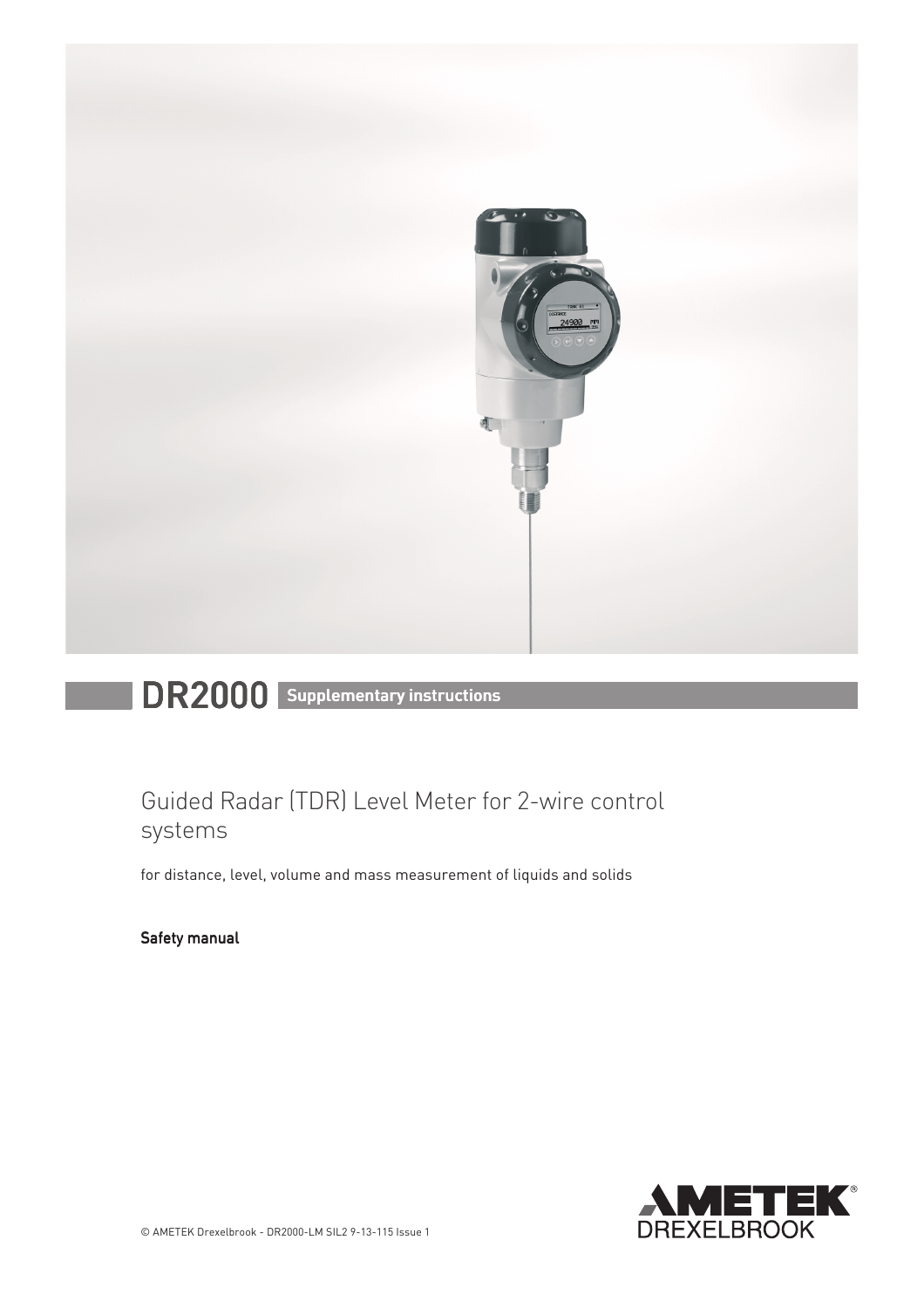| 1 Introduction                                                                                                                                                  | 4  |
|-----------------------------------------------------------------------------------------------------------------------------------------------------------------|----|
|                                                                                                                                                                 |    |
| 2 System description                                                                                                                                            | 7  |
|                                                                                                                                                                 |    |
| 3 Installation                                                                                                                                                  | 8  |
| 4 Electrical connection                                                                                                                                         | 9  |
| 5 Start-up                                                                                                                                                      | 10 |
|                                                                                                                                                                 |    |
| 6 Specification of safety function                                                                                                                              | 11 |
|                                                                                                                                                                 |    |
| 7 Operation                                                                                                                                                     | 13 |
| 7.5.1 Limits for supervisor menu functions related to probe configuration  16<br>7.5.2 Limits for supervisor menu functions related to device configuration  17 |    |
| 8 Service                                                                                                                                                       | 19 |
|                                                                                                                                                                 |    |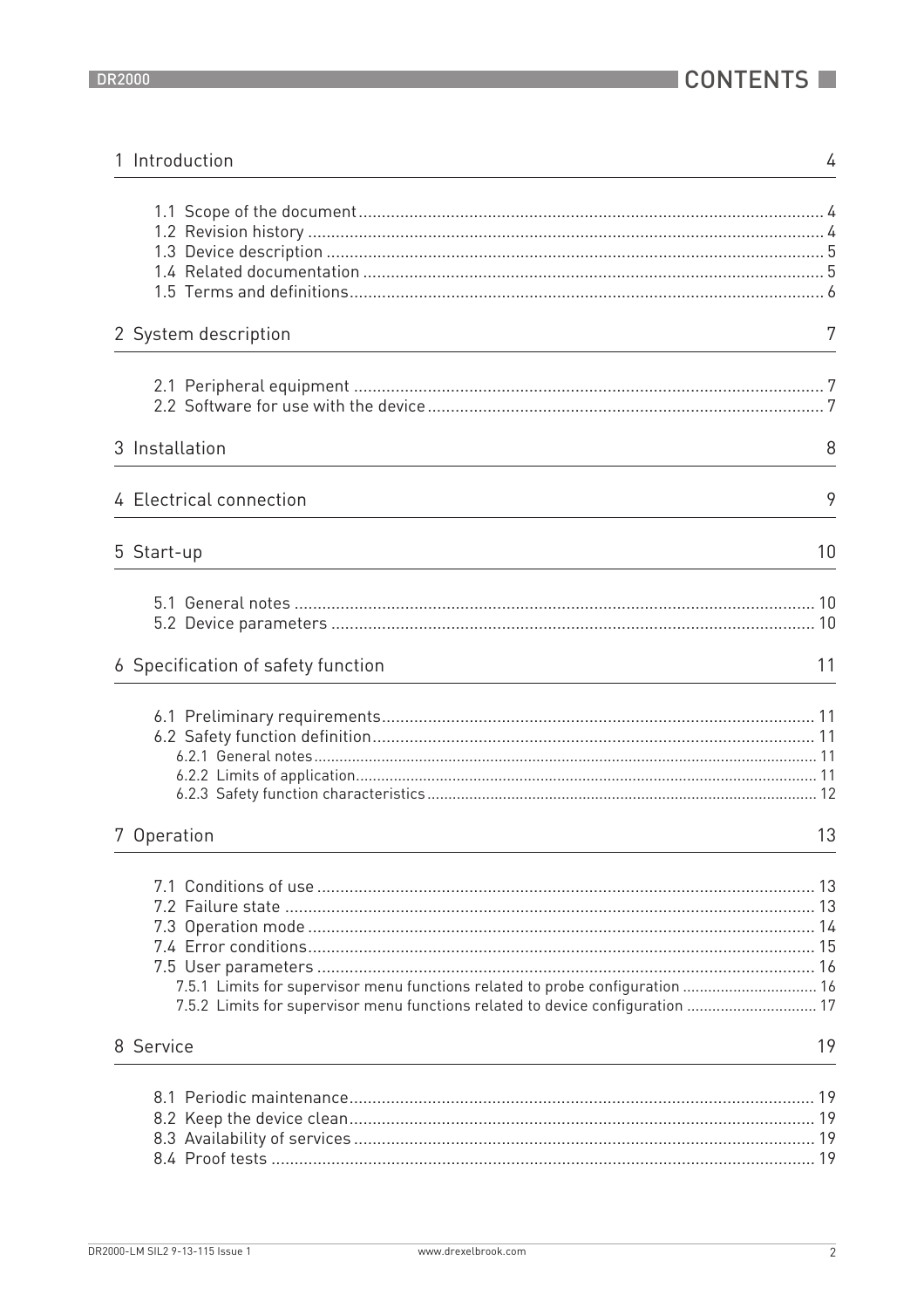| 9 Technical data | 27 |
|------------------|----|
|                  |    |
|                  |    |
|                  |    |
|                  |    |
|                  |    |
|                  |    |
|                  |    |
| 10 Appendix      | 31 |
|                  |    |
|                  |    |
|                  |    |
| 11 Notes         | 33 |
|                  |    |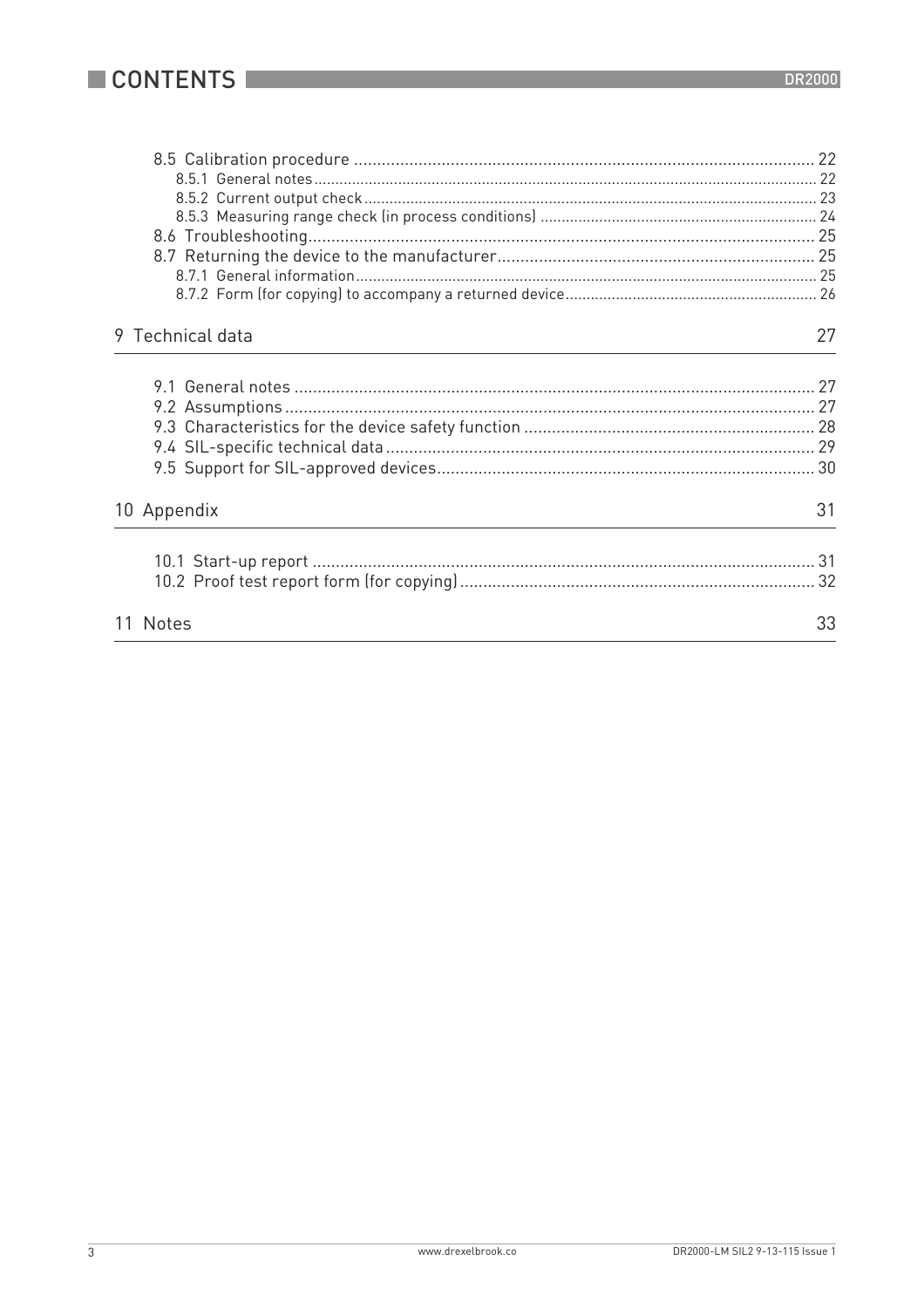## 1.1 Scope of the document

This document supplies functional safety data about the device. This data agrees with the IEC 61508 standard.



#### WARNING!

The data in this supplement only contains the data applicable to the SIL approval. The technical data for the standard version in the handbook (document [N1]) shall be valid in its current version, provided that it is not rendered invalid or replaced by this supplement.



#### INFORMATION!

Installation, commissioning and maintenance may only be carried out by approved personnel.

## 1.2 Revision history

| <b>Edition</b> | Date           | Description  |
|----------------|----------------|--------------|
|                | April 28, 2015 | First issue. |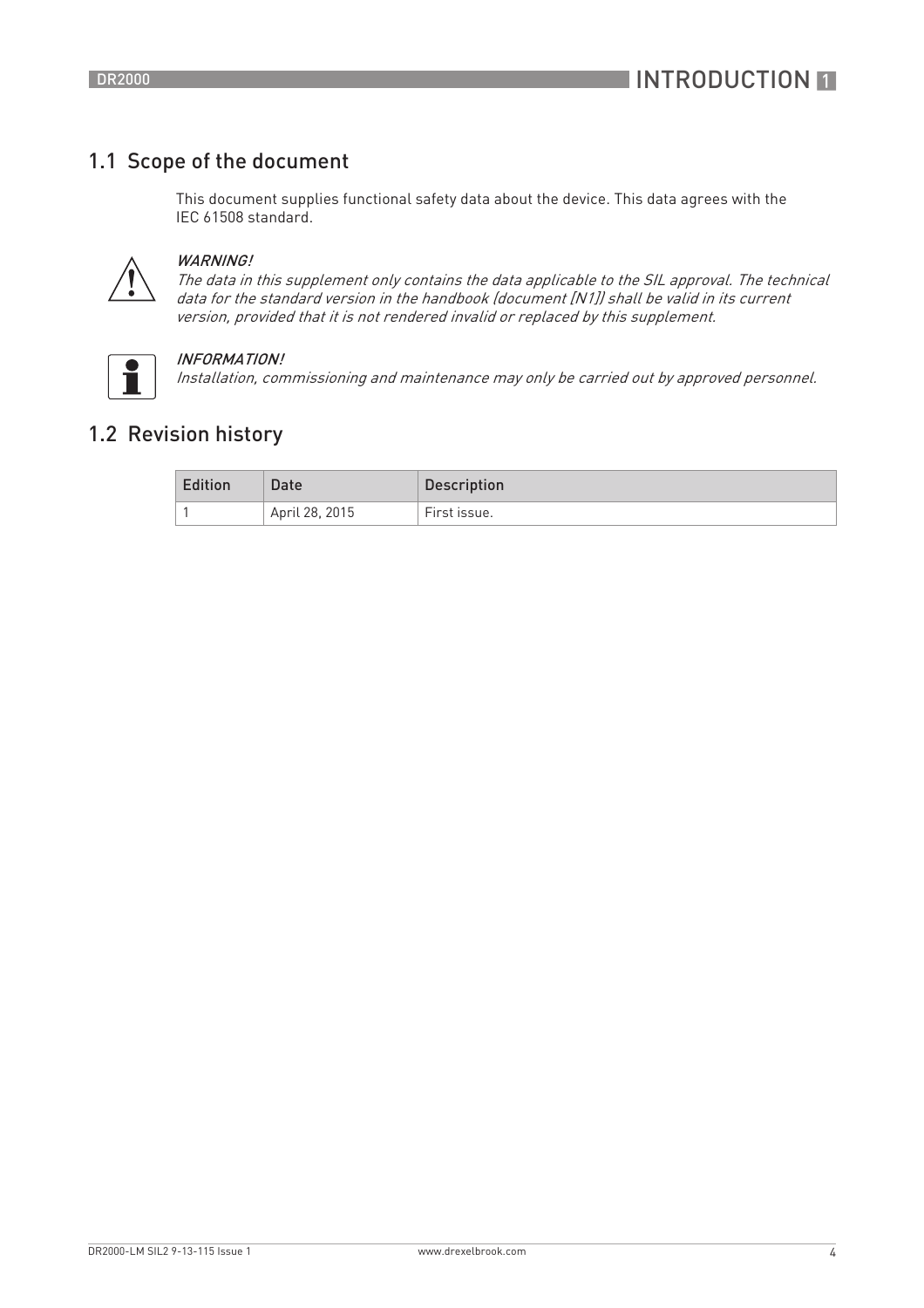## 1.3 Device description

This device is a 2-wire level transmitter that uses TDR (Time Domain Reflectometry) / Guided Radar technology. It measures the distance of liquids, liquid gases, pastes, powders, slurries and granular products.

Measurements are given through a 4...20 mA current output and can be displayed via a DTM (device type manager) for remote communication or an integrated display screen with wizarddriven set-up and online help functions. Only the 4...20 mA current output is used as the safety function.



#### INFORMATION!

The manufacturer designed and developed the device for safety integrity level (SIL) 2. Data for the SIL approval is not taken from field experience (i.e. it is not *"*proven in use*"*) because this method can give unrealistic data if assumptions are too optimistic.

When the device detects a measurement error, it supplies an output current less than 3.6 mA. Although the device can be set to a high error value ( $\geq 21$  mA), some hardware failures can cause the device to give a low error value  $(\leq 3.6 \text{ mA})$ . For more data, refer to *Limits for supervisor* menu functions related to device configuration on page 17 (2.4.2 RANGE I).

Refer also to "Device description" in the handbook (document [N1]).

### 1.4 Related documentation

- [N1] DR2000 Handbook
- [N2] IEC 61508-1 to 7:2010 Functional safety of electrical / electronic / programmable electronic safety-related systems
- [N3] NAMUR Recommendation NE 043 Standardization of the Signal Level for the Failure Information of Digital Transmitters
- [N4] NAMUR Recommendation NE 053 Software of Field Devices and Signal Processing Devices with Digital Electronics
- [N5] DR2000 Supplementary Instructions for ATEX applications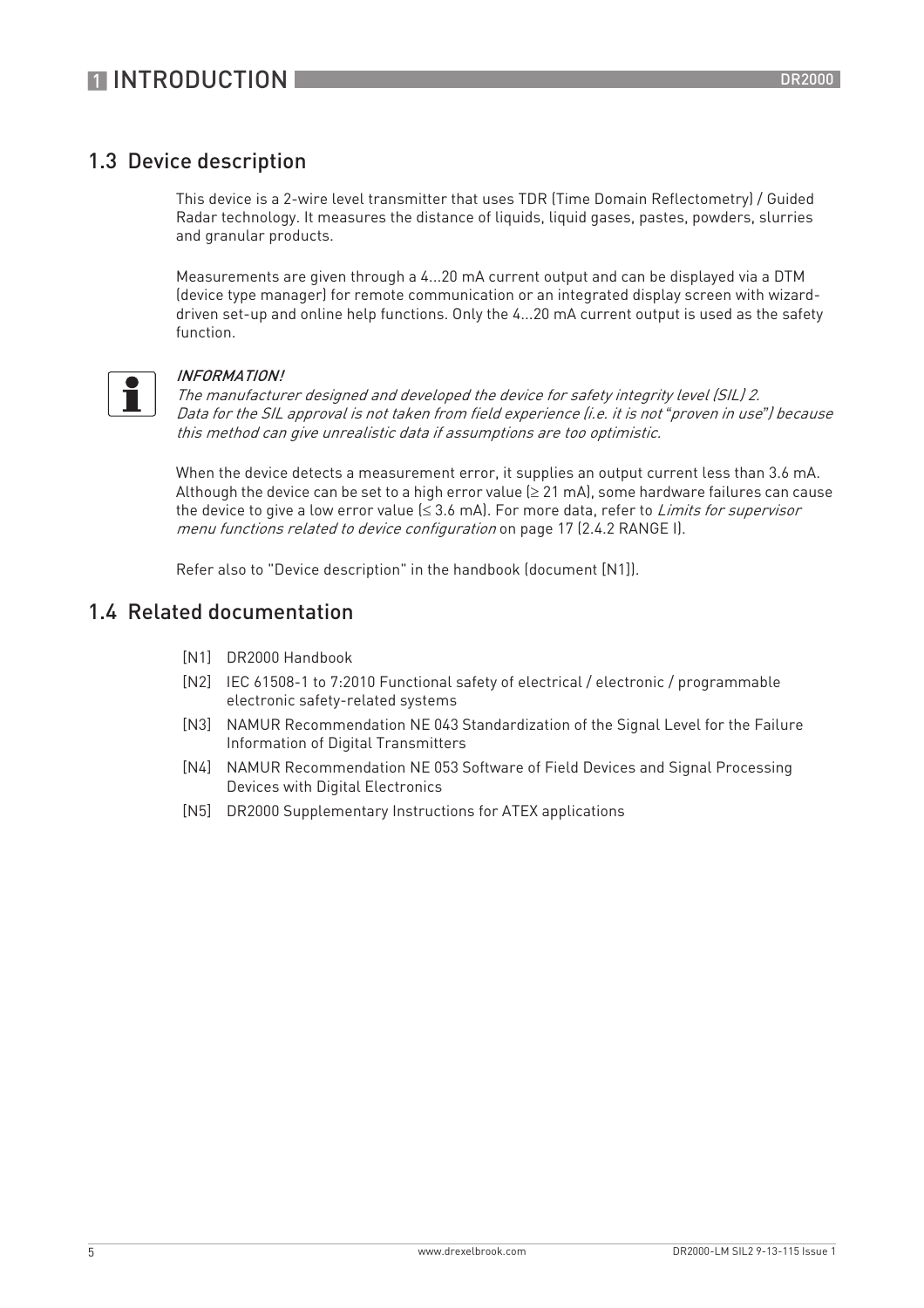## 1.5 Terms and definitions

| DC <sub>D</sub>                   | Diagnostic Coverage of dangerous failures                                                                                     |
|-----------------------------------|-------------------------------------------------------------------------------------------------------------------------------|
| Firmware                          | Software embedded in the device.                                                                                              |
| <b>FIT</b>                        | Failure In Time (1×10 <sup>-9</sup> failures per hour)                                                                        |
| <b>FMEDA</b>                      | Failure Modes, Effects and Diagnostics Analysis                                                                               |
| <b>HFT</b>                        | Hardware Fault Tolerance                                                                                                      |
| High demand or<br>continuous mode | Where the frequency of demands for operation made on a safety-related system<br>is greater than one time per year             |
| 1/0                               | Input / output                                                                                                                |
| $\lambda_{DD}$                    | Rate for dangerous detected failure                                                                                           |
| $\lambda_{DU}$                    | Rate for dangerous undetected failure                                                                                         |
| $\lambda_{SD}$                    | Rate for safe detected failure                                                                                                |
| $\lambda_{\text{SU}}$             | Rate for safe undetected failure                                                                                              |
| Low demand mode                   | Where the frequency of demands for operation made on a safety-related system<br>is no greater than one time per year          |
| <b>MTBF</b>                       | Mean Time Between Failures                                                                                                    |
| <b>MTTF</b>                       | Mean Time To Failure                                                                                                          |
| <b>MTTR</b>                       | Mean Time To Recovery                                                                                                         |
| $PFD_{AVG}$                       | Average Probability of Failure on Demand                                                                                      |
| PFH                               | Probability of a dangerous Failure per Hour                                                                                   |
| Process safety time               | The time interval between a potentially dangerous failure and an error value<br>from the current output.                      |
| <b>SFF</b>                        | Safe Failure Fraction                                                                                                         |
| <b>SIL</b>                        | Safety Integrity Level                                                                                                        |
| <b>SIS</b>                        | Safety Instrumented System                                                                                                    |
| <b>TDR</b>                        | Time Domain Reflectometry. The measuring principle. For more data, refer to "Technical Data" in the handbook (document [N1]). |
| <b>TBF</b>                        | Tank bottom following. A device measurement mode. For more data, refer to "Technical Data" in the handbook (document [N1]).   |
| Type A system                     | "Non-complex" system (all failure modes are well defined). For more data, refer to subsection 7.4.3.1.2 of IEC 61508-2.       |
| Type B system                     | "Complex" system (all failure modes are not well defined). For more data, refer<br>to subsection 7.4.3.1.2 of IEC 61508-2.    |
| T[Proof]                          | Proof Test Interval                                                                                                           |
| T[Repair]                         | Time to Repair                                                                                                                |
| T[Test]                           | Internal Diagnostics Test Interval                                                                                            |
| 1001                              | 1 out of 1 channel architecture (single architecture performs the safety function)                                            |
| 1oo1D                             | 1 out of 1 channel architecture with diagnostics                                                                              |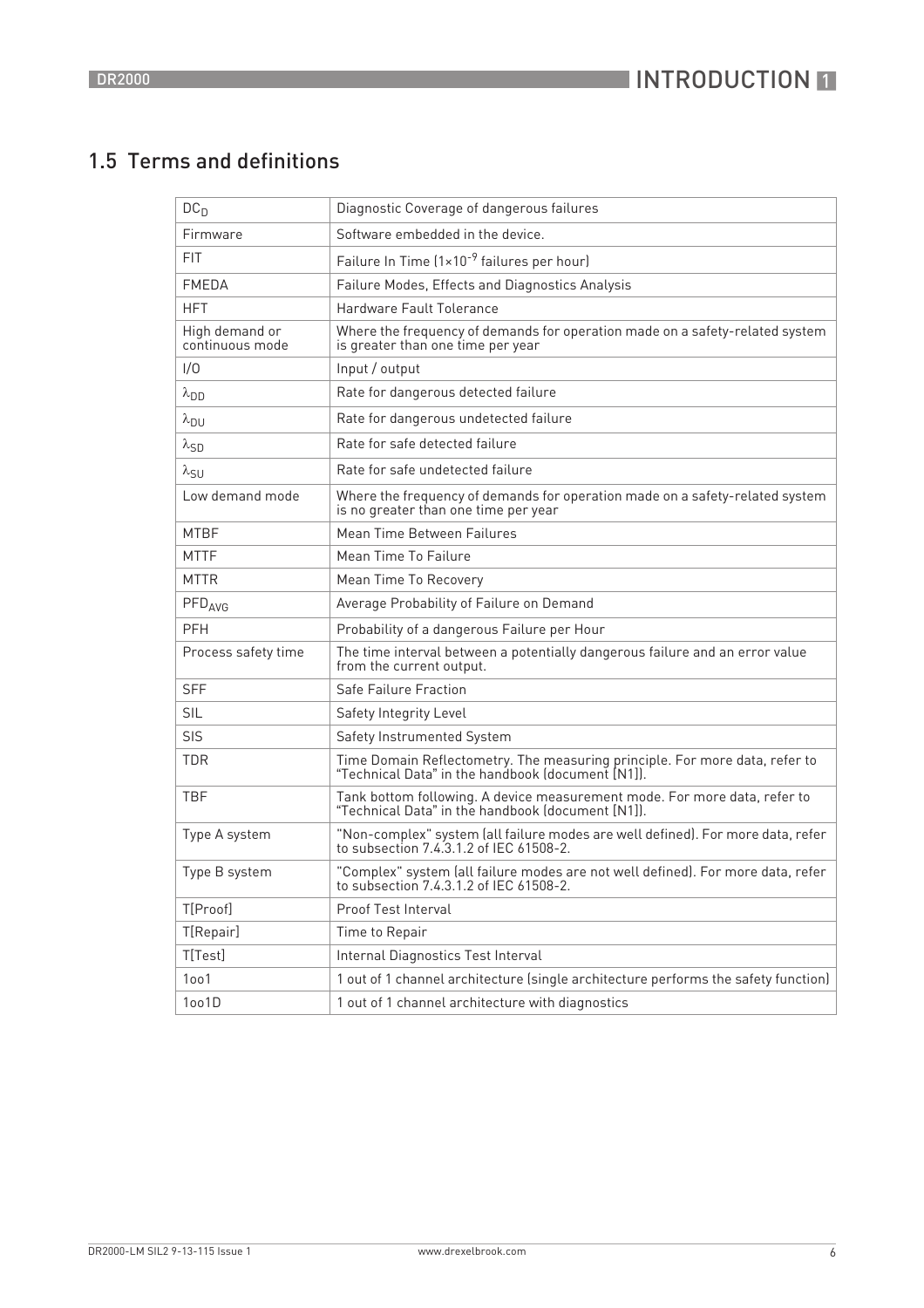## 2.1 Peripheral equipment

#### You can use the device with the equipment that follows:

- A logic solver that can read 4...20 mA current input and low error alarm signals
- A PC or workstation (this is used only to change parameters)
- A HART® Handheld Controller (this is used only to change parameters)

For more data, refer to "Start-up" in the handbook (document [N1]).

## 2.2 Software for use with the device

#### You can change device parameters with the software that follows:

- PACTware™
- AMS™ Device Manager

For more data, refer to "Start-up" in the handbook (document [N1]).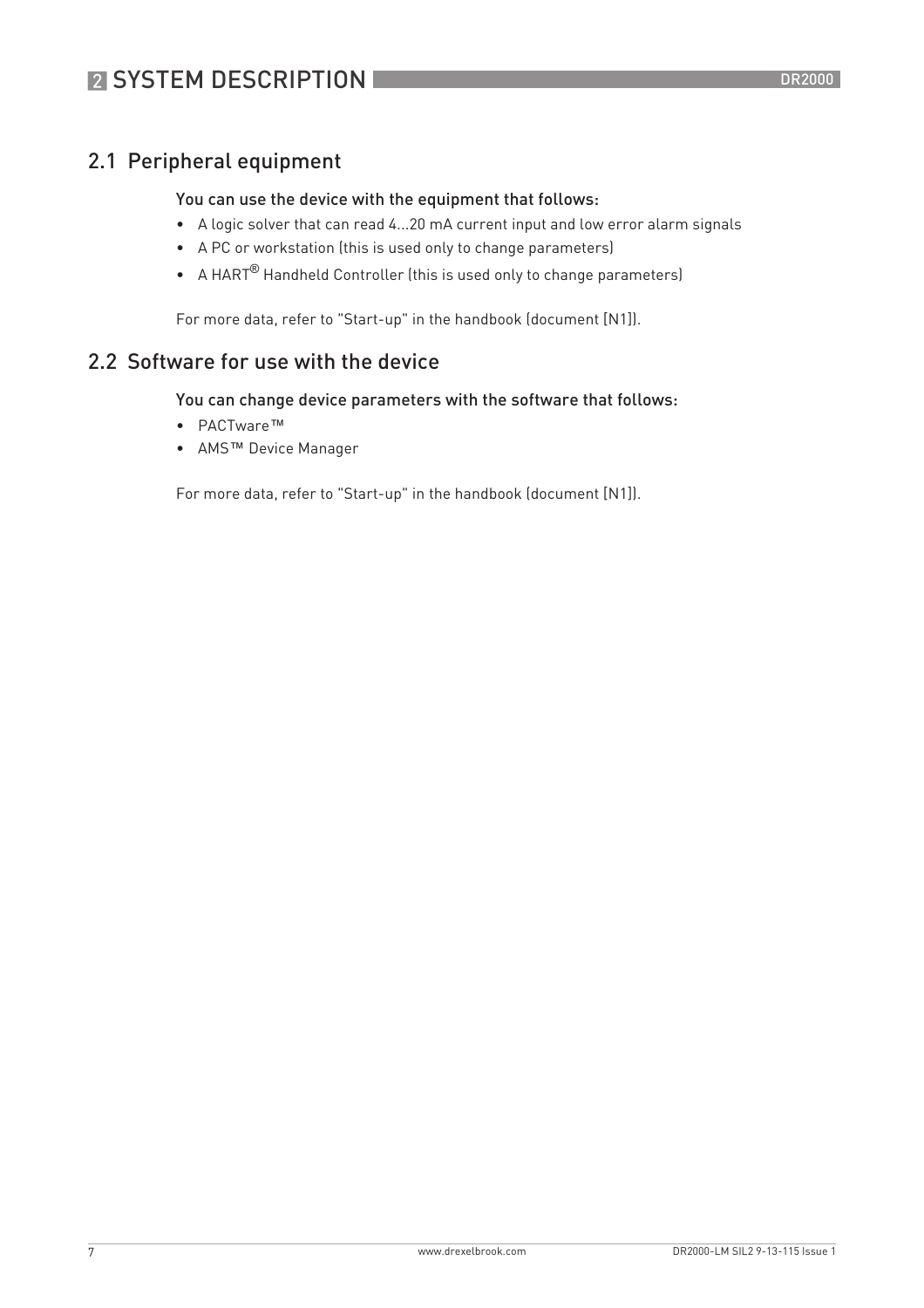

#### WARNING!

If the device is to agree with the requirements for functional safety given in IEC 61508, you must obey the installation instructions given in the handbook (document [N1]). The device must be installed by approved personnel.

If the device was delivered without a probe, then calibrate the device to make sure that the safety function operates correctly. This maintenance task must be done and recorded by approved personnel. For more data, refer to *Calibration procedure* on page 22.

For more data, refer to "Installation" in the handbook (document [N1]).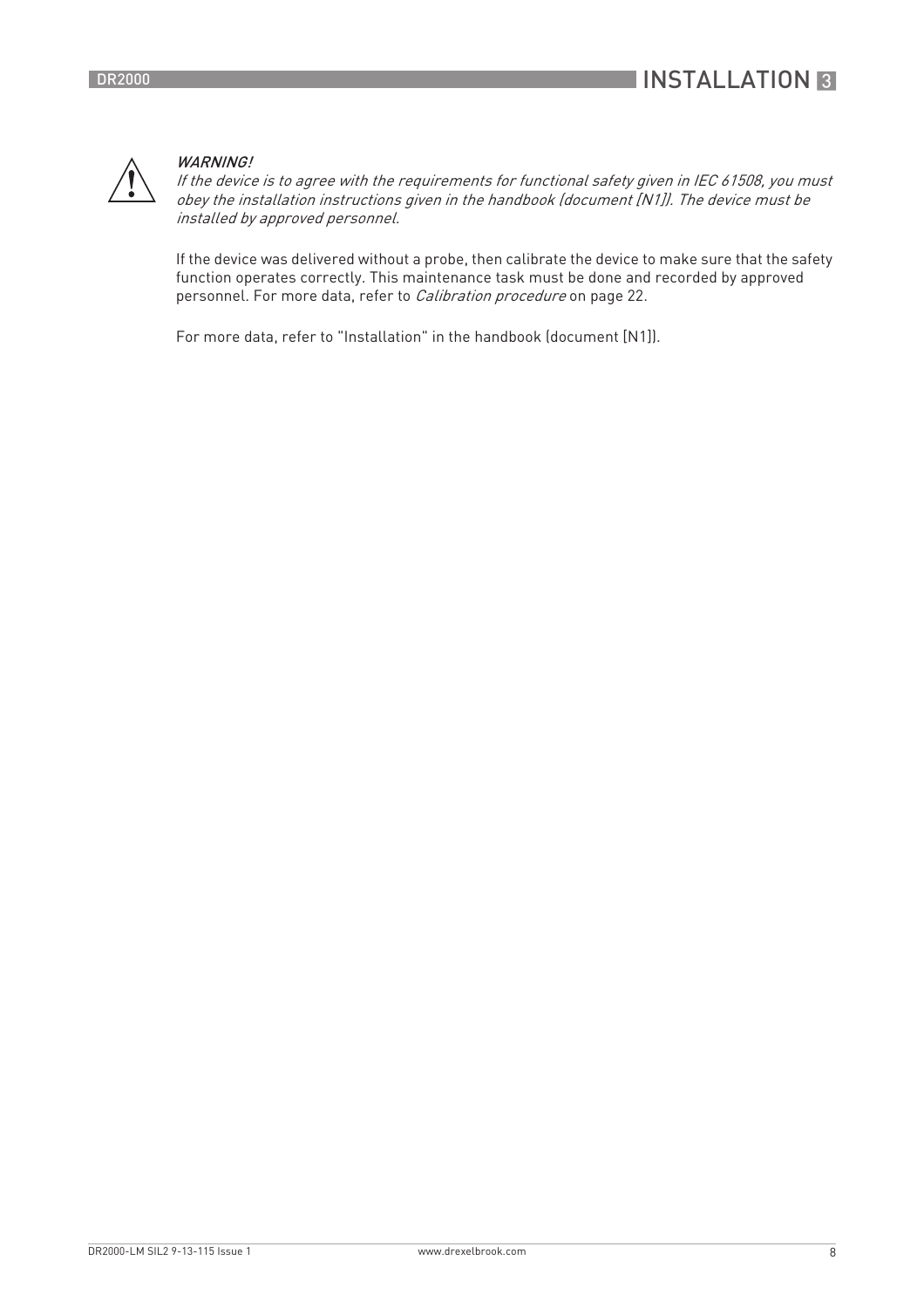

#### DANGER!

If the device is for use in potentially explosive atmospheres, you must obey the electrical connection instructions given in the supplementary instructions for ATEX applications (document [N5]). We recommend that you use a galvanically-isolated power supply.



#### WARNING!

If the device is to agree with the requirements for functional safety given in IEC 61508, you must obey the electrical connection instructions given in the handbook (document [N1]). The device must be installed by approved personnel.

For more data, refer to "Electrical connection" in the handbook (document [N1]).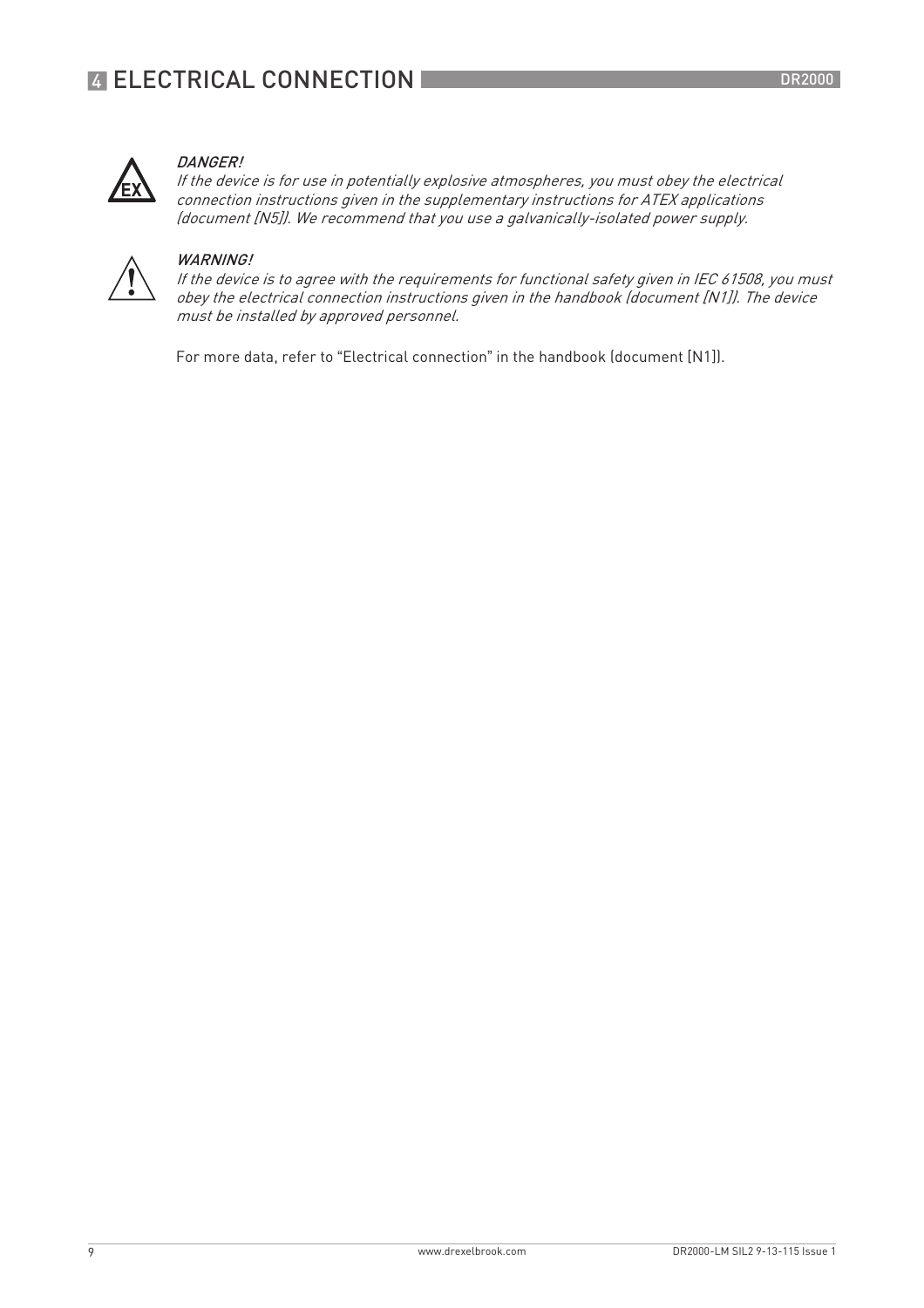## 5.1 General notes



#### DANGER!

Make sure that the device and the installation agree with the requirements of the Ex certificate of compliance. For more data, refer to the supplementary instructions for Ex approvals.



#### DANGER!

Before you energize the device, make sure that the polarity and the supply voltage are correct.

#### Do a check of the device and tank before you energize the device:

- Are all the wetted components (probe, flange and gaskets) resistant to the product in the tank?
- Does the information on the signal converter nameplate agree with the operating data? Does the order code on the nameplate show the SIL option (DR2000xxx1xxxxxx or DR2000xxx5xxxxxxl?
- Are the process temperature and pressure in the limits for operation of the device?
- Did you correctly install the device on the tank?
- Do the electrical connections agree with the national electrical codes?

Complete the start-up report on page 31.



#### WARNING!

If the device was delivered without a probe, then do a device calibration to make sure that the safety function operates correctly. For more data about the procedure, refer to Calibration procedure on page 22.

The manufacturer offers a range of services to support the customer. These services include repair, maintenance, technical support and training.

### 5.2 Device parameters



#### WARNING!

The device agrees with the data given in the customer order. If you change the configuration of the device after its delivery, the manufacturer does not accept responsibility for the incorrect configuration of the SIL-approved version of the device. Use device parameters that are applicable to the application, because conditions at the plant can have an effect on the functional safety of the measuring system.

For more data about device configuration, refer to the "Start-up" and "Operation" chapters in the handbook (document [N1]). Also refer to User parameters on page 16.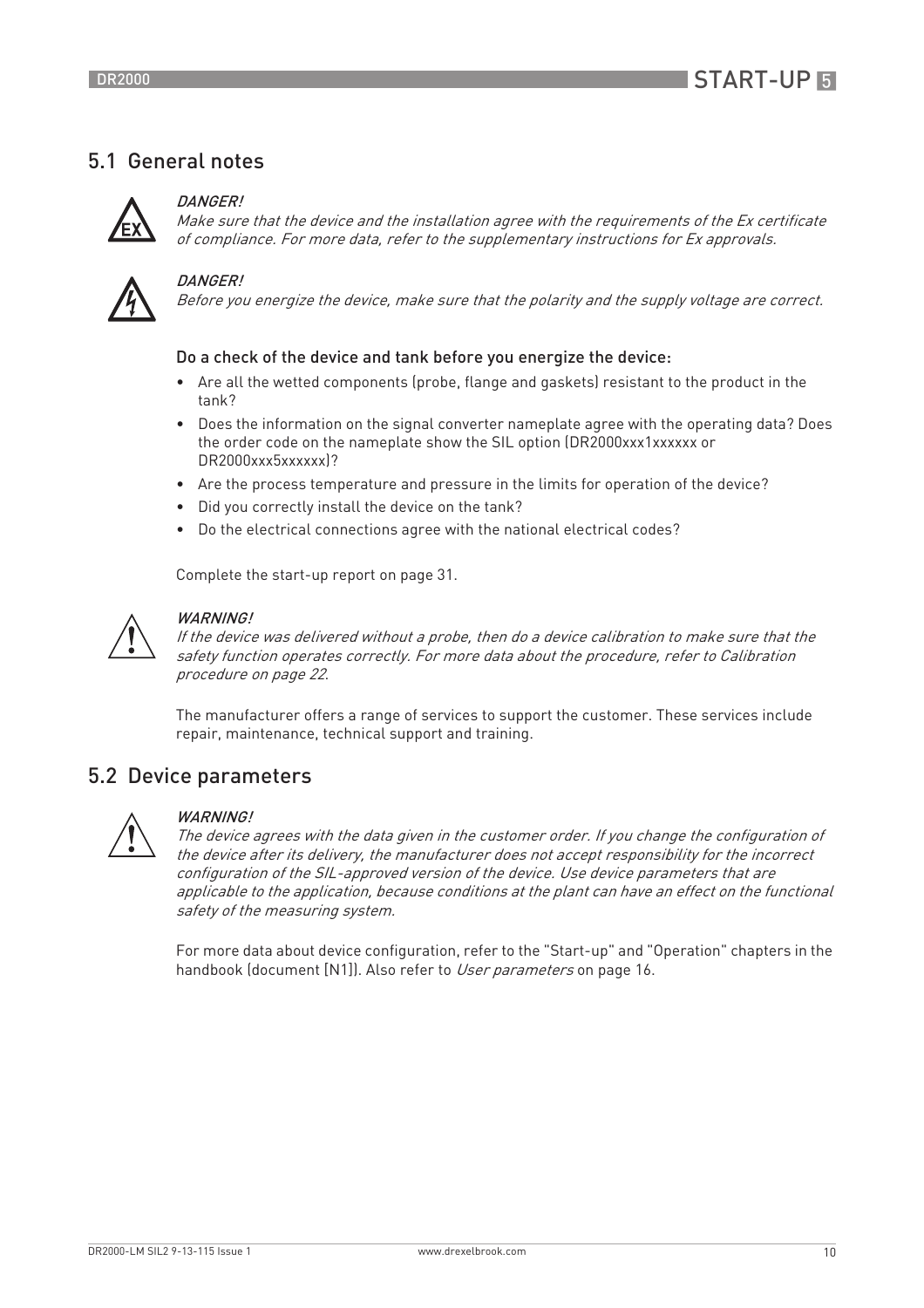## 6.1 Preliminary requirements



#### WARNING!

The data in this supplement only contains the data applicable to the SIL approval. The technical data for the standard version in the handbook (document [N1]) shall be valid in its current version, provided that it is not rendered invalid or replaced by this supplement.

## 6.2 Safety function definition

#### 6.2.1 General notes

The device contains a safety function that agrees with the international standard IEC 61508 (document [N2]). This safety function operates if there is a large difference between the level measurement and the level shown as a current output.

If the device finds that there is a difference of more than 2.5%of the 4...20 mA range between the level measurement and the level shown as a current output, then the current output changes to an error signal in less than 30 seconds. The safety integrity level of this safety function is SIL2.



#### INFORMATION!

If menu item 2.4.5 ERROR DELAY = 0 s, then the current output changes to an error signal in less than 30 seconds. If menu item 2.4.5 ERROR DELAY is more than 0 seconds, then the current output changes to an error signal in 30 seconds + 2.4.5 ERROR DELAY.

After the device finds an error, it will try to measure the level of the product again. If the device can measure the level, the error signal will change to the measurement signal. If the device continues to have the same problem, the output current will change to the error signal. If, after 30 seconds, the output current is not 3.6 mA then the error is recorded as a "dangerous undetected failure" in the FMEDA analysis. If, after 30 seconds, the output current is 3.6 mA then the error is recorded as a "dangerous detected failure" in the FMEDA analysis.

#### 6.2.2 Limits of application

#### This version of the device has the restrictions that follow:

- Distance is measured in Automatic mode (only one product in the tank is permitted).
- Only the compact version (the signal converter is attached directly to the probe) can be used.
- It is a 2-wire loop-powered device.
- HART® communication is not permitted when you use the safety function.
- The process safety time must be more than 33 minutes. This minimum time agrees with International Standard IEC 61508 Part 2 (document [N2]), section 7.4.4.1.4.

For more data, refer to SIL-specific technical data on page 29.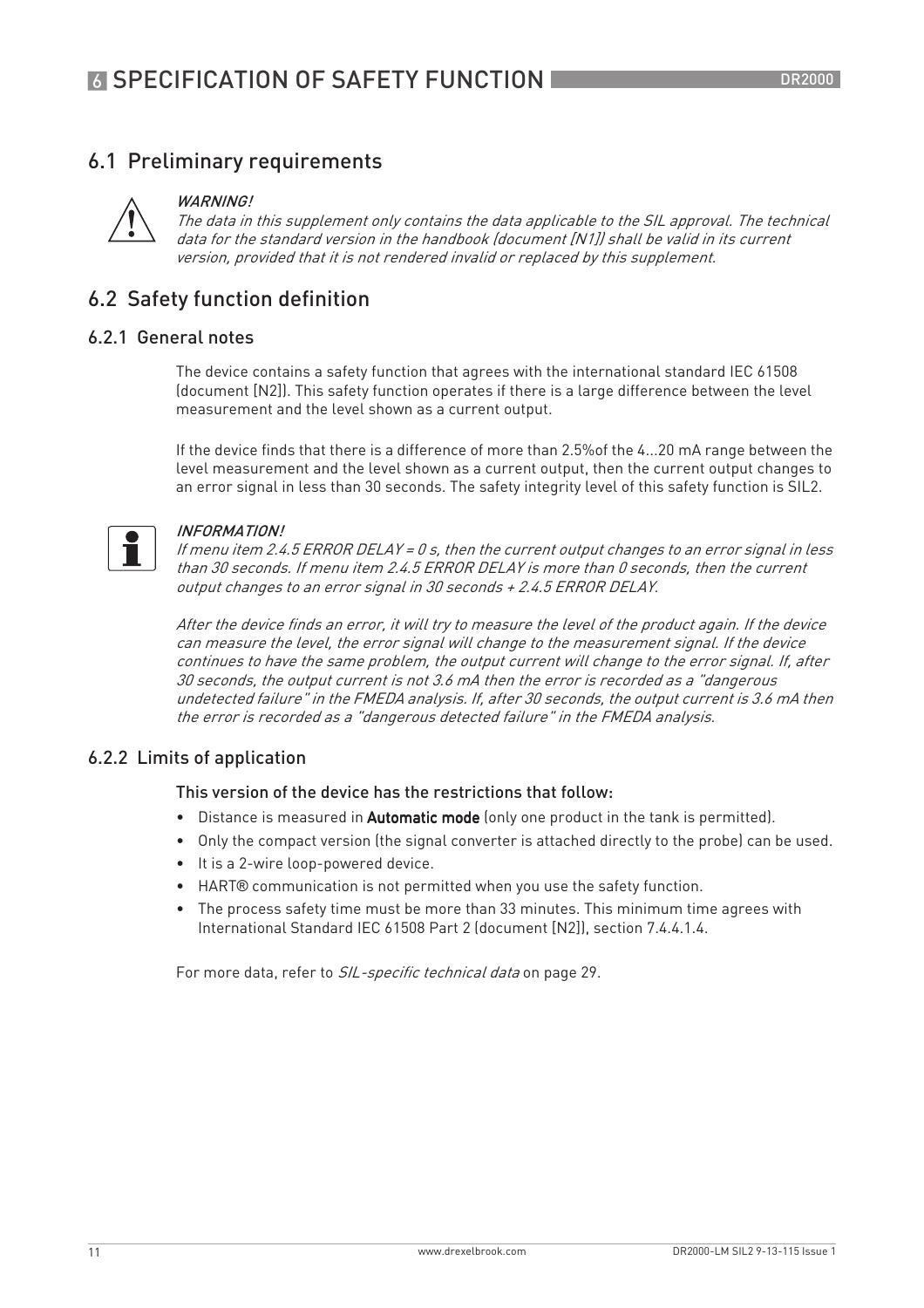#### 6.2.3 Safety function characteristics

The safety function uses only a 4...20 mA analog output signal to measure the level and give the device status. The analog output signal has an accuracy of ±2.5% of the 4...20 mA range.



#### WARNING!

The device must have the applicable options and settings for the application. The ambient and process conditions must agree with the technical data given in the handbook (document [N1]) and this document (safety manual). You must obey the installation instructions given in the handbook (document [N1]).



#### CAUTION!

We recommend that the 4 and 20 mA limits of the measuring range are not in the top or bottom dead zones and the non-linearity zones.

For more data about the dead zones, refer to the "Technical Data" chapter in the handbook (document [N1]).

| <b>Function input</b>  | None            |
|------------------------|-----------------|
| <b>Function output</b> | חר<br>mA<br>4ZU |

If the device finds a fault:

| $\overline{\phantom{a}}$<br>.<br>.<br>$\sim$ $\sim$ | . |
|-----------------------------------------------------|---|
|-----------------------------------------------------|---|

If a logic solver is used, it must use low error alarm signals (current input ≤ 3.6 mA) to set itself to a fail-safe condition.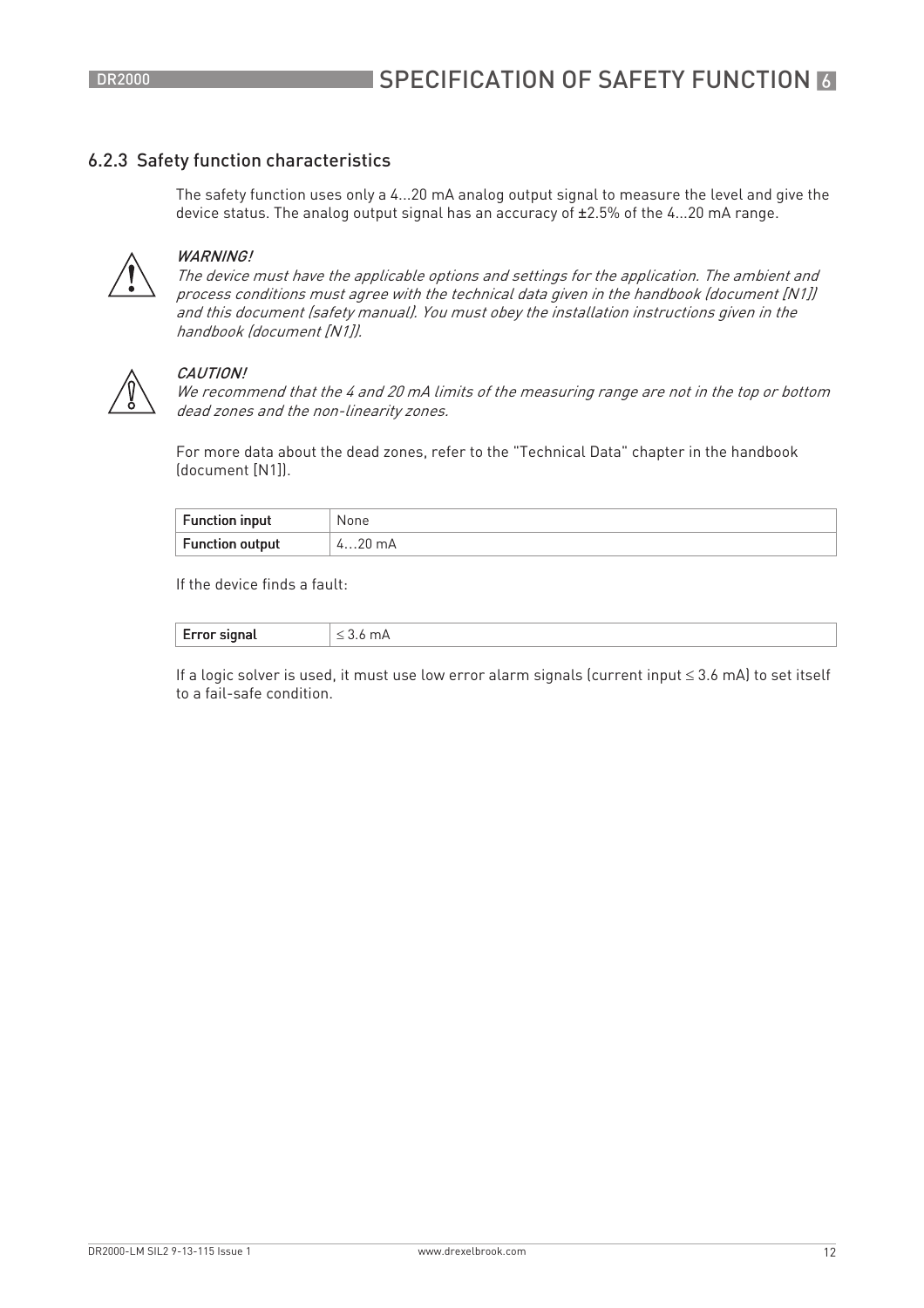## 7.1 Conditions of use



#### WARNING<sup>I</sup>

Only approved personnel can change device settings. Keep a report of changes to the device settings. These reports must include the date, the menu item (e.g. 2.3.1 TANK HEIGHT), the old parameter and the new parameter.

The configuration is protected with a password. For more data on password protection and device configuration, refer to the "Operation" chapter in the handbook (document [N1]).

### 7.2 Failure state

For any type of safe or dangerous detected failure, the device sets the current output to less than 3.6 mA. Although this value can also be set to a high error value ( $\geq$  21 mA), some hardware failures will always cause the device to give a low error value  $(\leq 3.6 \text{ mA})$ . Thus, the output signal for the fail-safe condition is less than 3.6 mA. For more data, refer to *Limits for supervisor menu* functions related to device configuration on page 17 (2.4.2 RANGE I).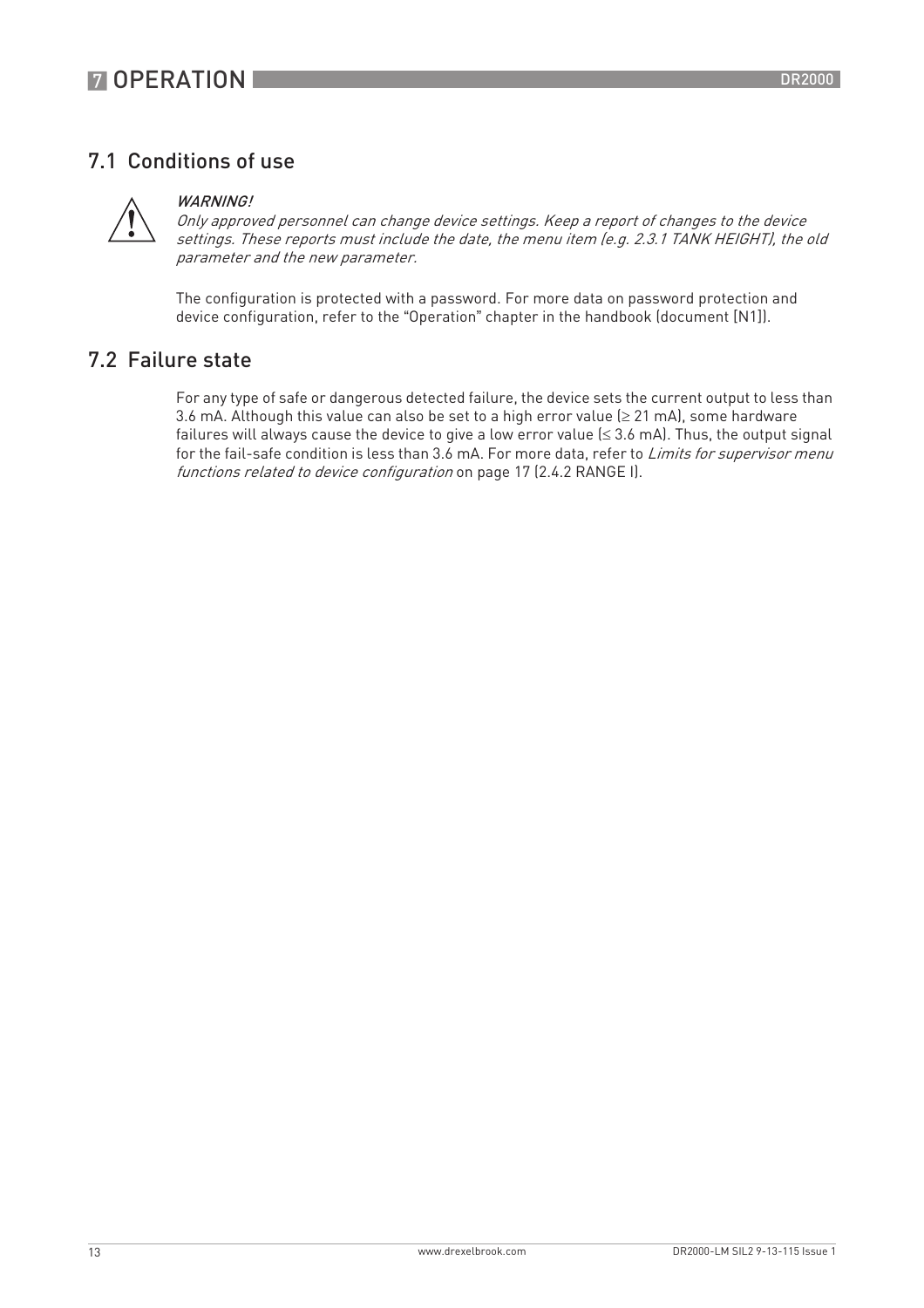## 7.3 Operation mode

In operational conditions, the device continuously measures the distance between the tank connecting flange face / thread stop and the surface of the product.

The operation mode of the device is shown in the flow chart that follows:



| 1               | Initial state (start the device / new measurement)                   |
|-----------------|----------------------------------------------------------------------|
| 2               | Make sure that sufficient energy is available                        |
| 3               | Is there sufficient energy?                                          |
| 3a              | No. There is not sufficient energy.                                  |
| 3 <sub>b</sub>  | Yes. There is sufficient energy.                                     |
| 4               | The device does an auto-diagnostic check at<br>intervals of 24 hours |
| 5               | Is there an error condition?                                         |
| 5a              | Yes. There is an error condition.                                    |
| 5 <sub>b</sub>  | No. There is not an error condition.                                 |
| 6               | Distance measurement                                                 |
| 7               | Is a correct measurement available?                                  |
| 7a              | No. A correct measurement is not available.                          |
| 7 <sub>b</sub>  | Yes. A correct measurement is available.                             |
| 8               | Frror mode state                                                     |
| 9               | Current output (distance value or a derived<br>measurement valuel    |
| 10              | Is the current output setting correct?                               |
| 10a             | No. The current output setting is incorrect.                         |
| 10 <sub>b</sub> | Yes. The current output setting is correct.                          |
|                 |                                                                      |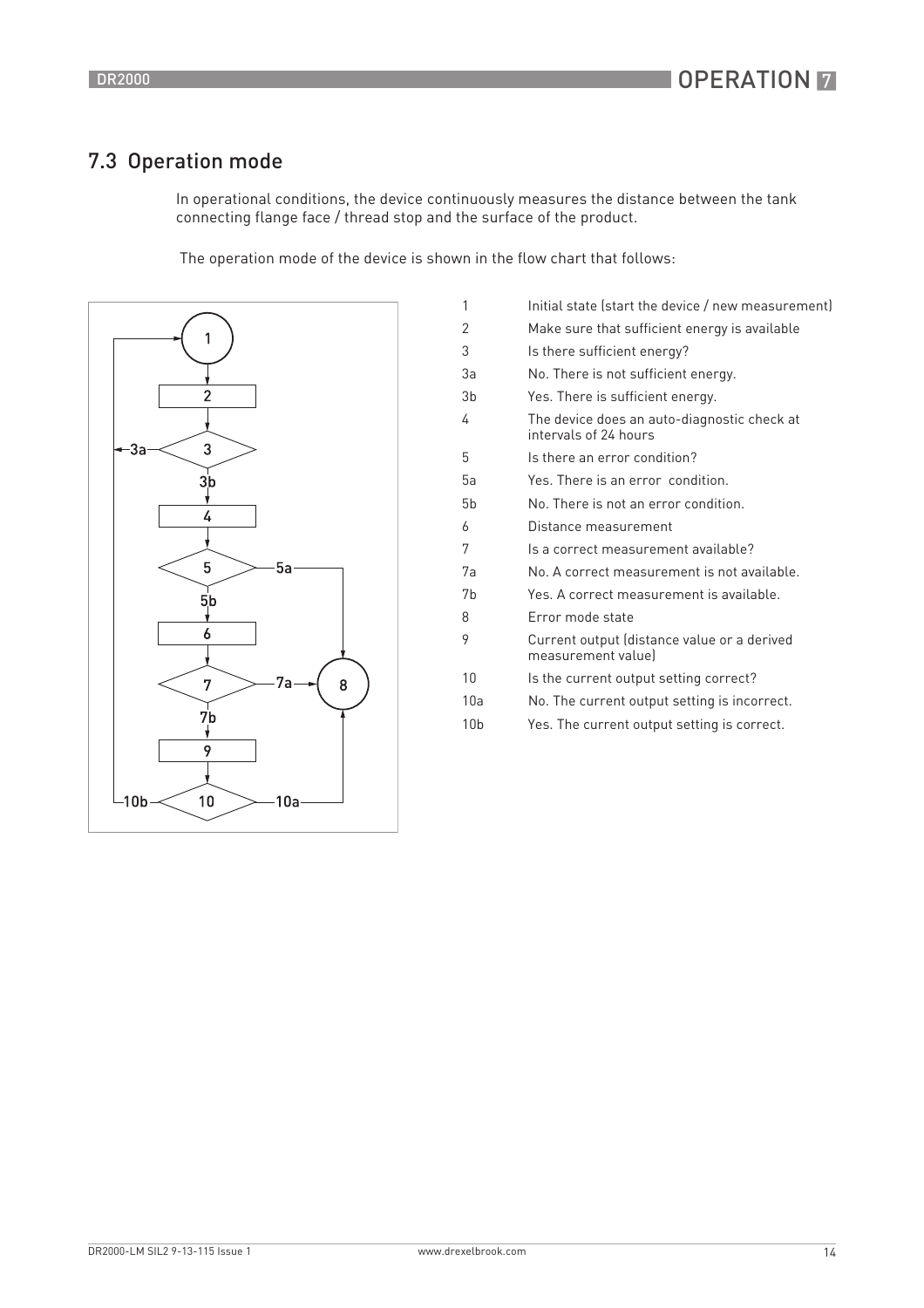## **7 OPERATION**



| 8               | Frror mode state                             |
|-----------------|----------------------------------------------|
| 9               | Current output (error value)                 |
| 10              | Is the current output setting correct?       |
| 10a             | No. The current output setting is incorrect. |
| 10 <sub>b</sub> | Yes. The current output setting is correct.  |
| 11              | ls a new correct measurement available?      |
| 11a             | No. A correct measurement is not available.  |
| 11h             | Yes. A correct measurement is available.     |
|                 | Initial state (new measurement)              |
|                 |                                              |

## 7.4 Error conditions

The device can sense the error conditions in the table that follows. When the device detects a measurement error, it supplies an output current at the error signal current value.

| Error condition                                   | Cause                                                                                                                                                                                              |
|---------------------------------------------------|----------------------------------------------------------------------------------------------------------------------------------------------------------------------------------------------------|
| Device does not start<br>immediately              | This error occurs if more than 20 seconds are necessary to start the<br>device.                                                                                                                    |
| The current output is incorrectly<br>calibrated   | Do a current output check. For the procedure, refer to Current output<br><i>check</i> on page 23. If the values do not agree with the tolerances given<br>in the procedure, speak to the supplier. |
| Component hardware errors                         | Memory failure                                                                                                                                                                                     |
|                                                   | Voltage failure                                                                                                                                                                                    |
|                                                   | No signal                                                                                                                                                                                          |
|                                                   | Microwave failure                                                                                                                                                                                  |
| Ambient temperature is too high                   | The ambient temperature is more than $+80^{\circ}$ C / $+176^{\circ}$ F.                                                                                                                           |
| Ambient temperature is too low                    | The ambient temperature is less than $-40^{\circ}$ C / $-40^{\circ}$ F.                                                                                                                            |
| Incorrect measurement signal<br>(e.g. level lost) | The signal peak is not found within the measuring window that filters<br>the signals received by the probe. The measurement is not correct.                                                        |
| Overfill                                          | The level is in the blocking distance. There is a risk that the product<br>will overflow.                                                                                                          |
| Empty tank                                        | The level is near the end of the probe or below the end of the probe. It<br>is possible that the tank is empty.                                                                                    |
| Measurement old                                   | The power supply is not sufficient to correctly measure the level.                                                                                                                                 |

For more data, refer to the "Status and error messages" section in the handbook (document [N1]).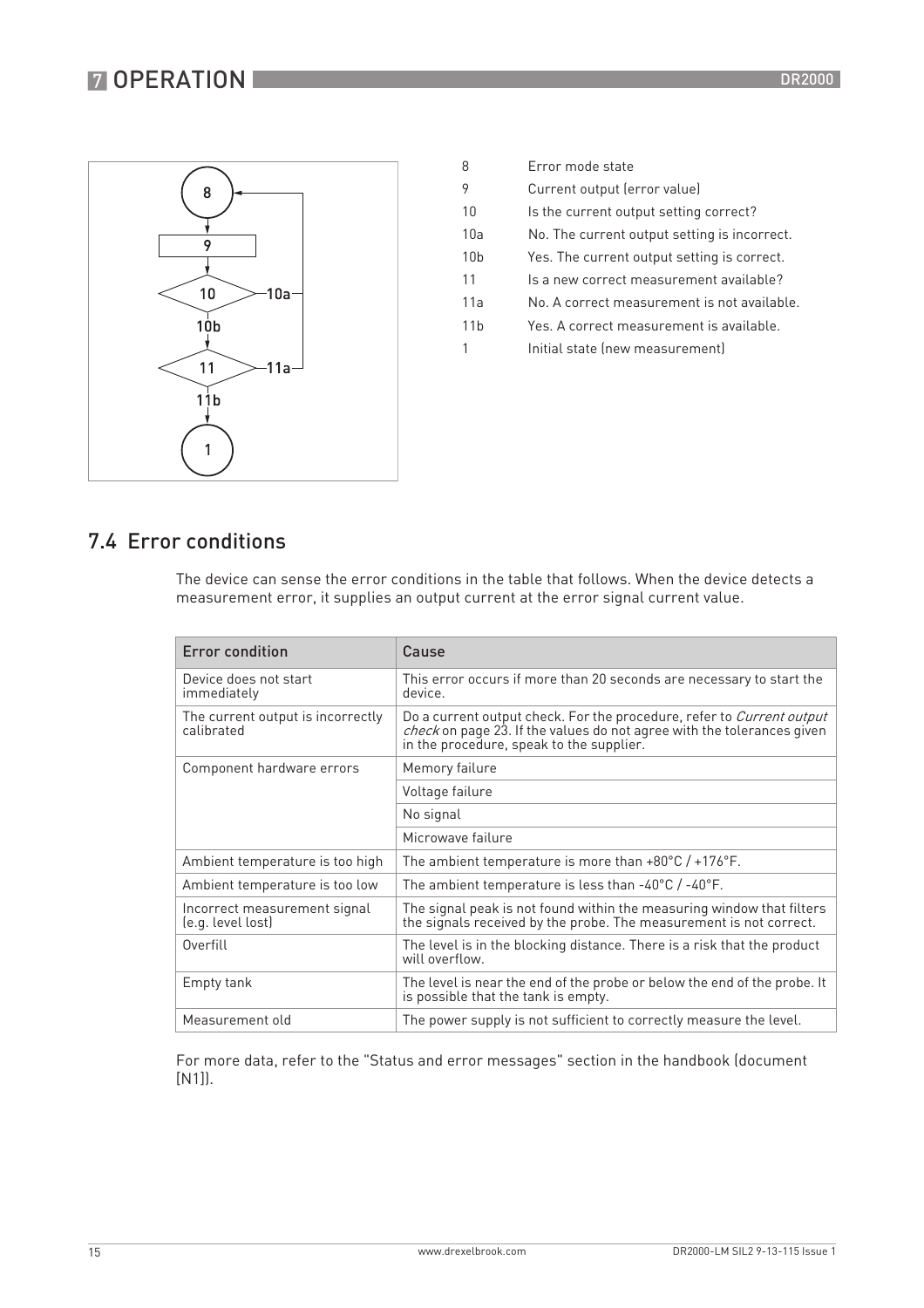## 7.5 User parameters



#### INFORMATION!

If you change a parameter in one or more of the menu items that follow, this will have an effect on the safety function.

#### 7.5.1 Limits for supervisor menu functions related to probe configuration



#### WARNING!

If the device was delivered without a probe, then calibrate the device to make sure that the safety function operates correctly. For more data, refer to Calibration procedure on page 22.



#### CAUTION!

This section gives data on the modification of a small number of parameters in the 2.0.0 SUPERVISOR menu. If it is necessary to change parameters in the 3.0.0 SERVICE menu or the 4.0.0 MASTER menu, contact your supplier.

If you change the values of one or more of the parameters given in the "User parameters" section, this can have an unwanted effect on the safety function. Do a check of the safety function after you change a parameter.



## INFORMATION!

Safety function check

Make sure that the 4...20mA measurement range is correctly calibrated.



#### LEGAL NOTICE!

The manufacturer declines all responsibility for the correct operation of the safety function if these parameters in the 3.0.0 SERVICE or 4.0.0 MASTER menus are changed by the customer.

| Menu<br>No. | <b>Function</b> | <b>Function description</b>                                                                                                                                                                                                                                                                                                                                                                                                  | <b>Selection list</b>                                                         | Default value<br>and comments                                                                                       |
|-------------|-----------------|------------------------------------------------------------------------------------------------------------------------------------------------------------------------------------------------------------------------------------------------------------------------------------------------------------------------------------------------------------------------------------------------------------------------------|-------------------------------------------------------------------------------|---------------------------------------------------------------------------------------------------------------------|
| 2.3.3       | PROBE LENGTH    | Probe length is the distance<br>from the flange face / thread<br>stop of the device to the<br>bottom end of the probe<br>(including counterweight for<br>cable versions).                                                                                                                                                                                                                                                    | min:<br>$2.3.4$ BLOC, DIST, $+$<br>3.1.1 COUNTERWEIGHT<br>max.: 40 m / 131 ft | Default value<br>agrees with the<br>customer order.                                                                 |
| 2.5.7       | MEAS. THRESH.   | Measurement threshold. If it<br>is difficult to identify the level<br>signal (for example: too many<br>parasite signals), you can<br>increase the threshold. A<br>threshold of 1000 is<br>equivalent to the amplitude of<br>the measurement pulse. A<br>threshold of 100 is equivalent<br>to 10% of the amplitude of the<br>measurement pulse. For<br>more data, refer to<br>"Operation" in the handbook<br>(document [N1]). | $min-max: 01000$                                                              | Default value<br>depends on the<br>$\varepsilon_r$ of the liquid<br>or solids in the<br>tank and the<br>probe type. |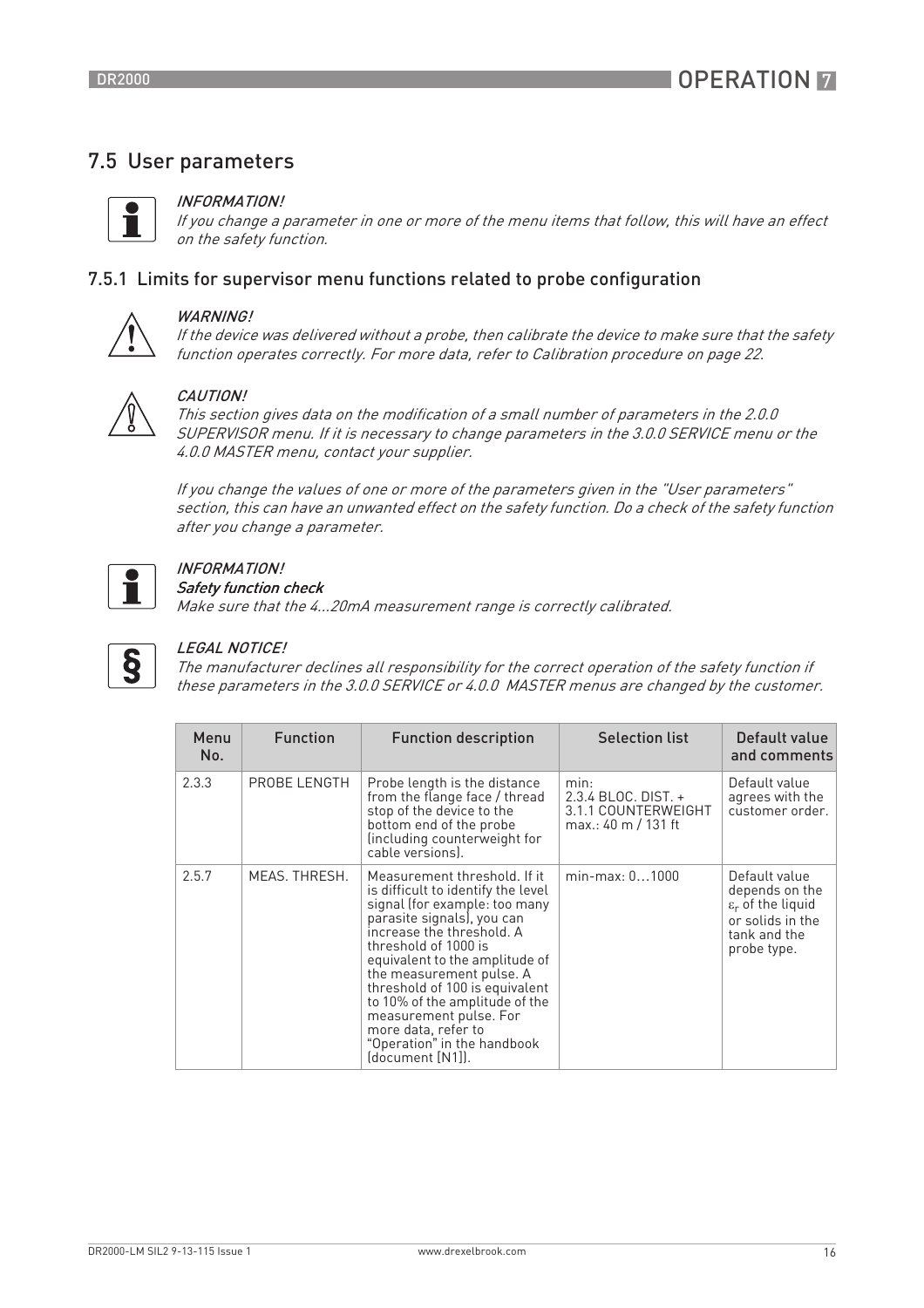### 7.5.2 Limits for supervisor menu functions related to device configuration

#### CAUTION!



- 2.6.1 HART ADDRESS is set to "0". If it is not set to "0", the safety function will not operate correctly.
- 2.4.2 RANGE I is set to "4-20 / 3.6E" or "3.8-20.5 / 3.6E". If the error signal is set to "22 mA" or "Hold", the safety function will not operate correctly.
- 2.2.1 SET OUTPUT is not shown on the device display or in PACTware*™*. If SET OUTPUT is shown, the output will change to the set test value, independent of the measured value. The current output will go back to the measured value when the user makes the display or PACTware*™* go back to the menu level.

| Menu<br>No. | <b>Function</b>     | <b>Function description</b>                                                                                                                                                                                                                                                                                                                                                                                                  | <b>Selection list</b>                                                             | Default value and<br>comments                      |
|-------------|---------------------|------------------------------------------------------------------------------------------------------------------------------------------------------------------------------------------------------------------------------------------------------------------------------------------------------------------------------------------------------------------------------------------------------------------------------|-----------------------------------------------------------------------------------|----------------------------------------------------|
| 2.3.1       | <b>TANK HEIGHT</b>  | The distance from the tank<br>connecting flange face /<br>thread stop down to the tank<br>bottom.                                                                                                                                                                                                                                                                                                                            | min-max:<br>$040$ m $/ 0131$ ft                                                   | Default value agrees<br>with the customer<br>order |
| 2.4.1       | <b>OUTPUT FUNC.</b> | The output function. Select an<br>output function to scale the<br>current values in relation to a<br>given point (usually the device<br>process connection or the<br>tank bottom). The output<br>current value is shown on a<br>bar graph in normal mode if<br>the measurement name is the<br>same as the output function.<br>Conversion parameters are<br>shown if there is volume or<br>mass data in 2.8.1 INPUT<br>TABLE. | Distance, Level,<br>Distance conversion.<br>Level conversion                      | Default value agrees<br>with the customer<br>order |
| 2.4.2       | RANGE I             | This parameter sets the<br>range of the output current<br>with $(3.820.5 \text{ mA})$ or without<br>(420 mA) over-run values. It<br>also tells the device what to<br>do if an error occurs. For<br>example, the device will<br>change to an error value of<br>3.6 mA if you set RANGE I to<br>"3.8-20.5/3.6E".                                                                                                               | 4-20, 4-20 / 22E,<br>$4 - 20 / 3.6E$<br>$3.8 - 20.5 / 22E$<br>$3.8 - 20.5 / 3.6E$ | $3.8 - 20.5 / 3.6E$ ①                              |
| 2.4.3       | SCALE 4mA           | This gives a measurement<br>value to 4 mA.                                                                                                                                                                                                                                                                                                                                                                                   | $min$ -max: $@$                                                                   | Default value agrees<br>with the customer<br>order |
| 2.4.4       | SCALE 20mA          | This gives a measurement<br>value to 20 mA.                                                                                                                                                                                                                                                                                                                                                                                  | $min-max: (2)$                                                                    | Default value agrees<br>with the customer<br>order |
| 2.4.5       | <b>ERROR DELAY</b>  | The time after which the<br>current output changes to an<br>error value. The error value<br>shows that there is a<br>measurement error.<br>MN=minutes and S=seconds.                                                                                                                                                                                                                                                         | 0 S, 10 S, 20 S, 30 S,<br>1 MN, 2 MN,<br>5 MN, 15 MN                              | $0 S$ $\odot$                                      |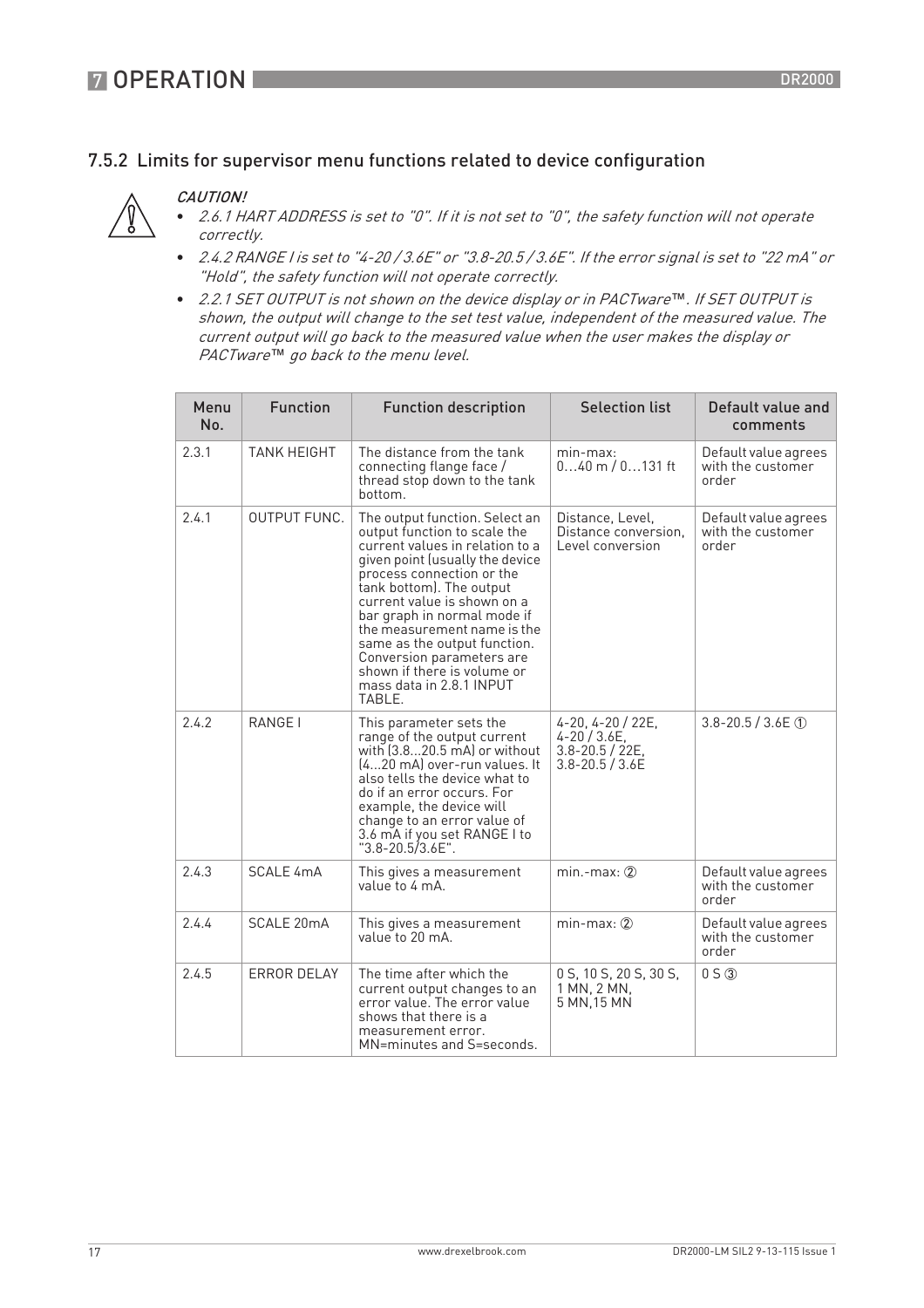| Menu<br>No. | <b>Function</b>               | <b>Function description</b>                                                                                                                                        | <b>Selection list</b>                   | Default value and<br>comments |
|-------------|-------------------------------|--------------------------------------------------------------------------------------------------------------------------------------------------------------------|-----------------------------------------|-------------------------------|
| 2.5.9       | <b>HART</b><br><b>ADDRESS</b> | Any HART <sup>®</sup> address more<br>than 0 will activate HART <sup>®</sup><br>multidrop mode.<br>Multidrop mode is not<br>permitted for SIL-approved<br>devices. | min-max:<br>015                         | 0.<br>Do not change.          |
| 2.8.1       | <b>INPUT TAB.</b>             | The device uses the<br>conversion table to convert<br>distance or level<br>measurements to volume and<br>mass readings. The readings<br>are shown in normal mode.  | $min-max:$<br>$030$ conversion<br>pairs | <sup>0</sup>                  |

1 Use only "4-20 / 3.6E" or "3.8-20.5 / 3.6E"

2 Units and range depend on the output function, length unit and volume unit selected

3 If the safety function must immediately give a result, we recommend that you do not change this value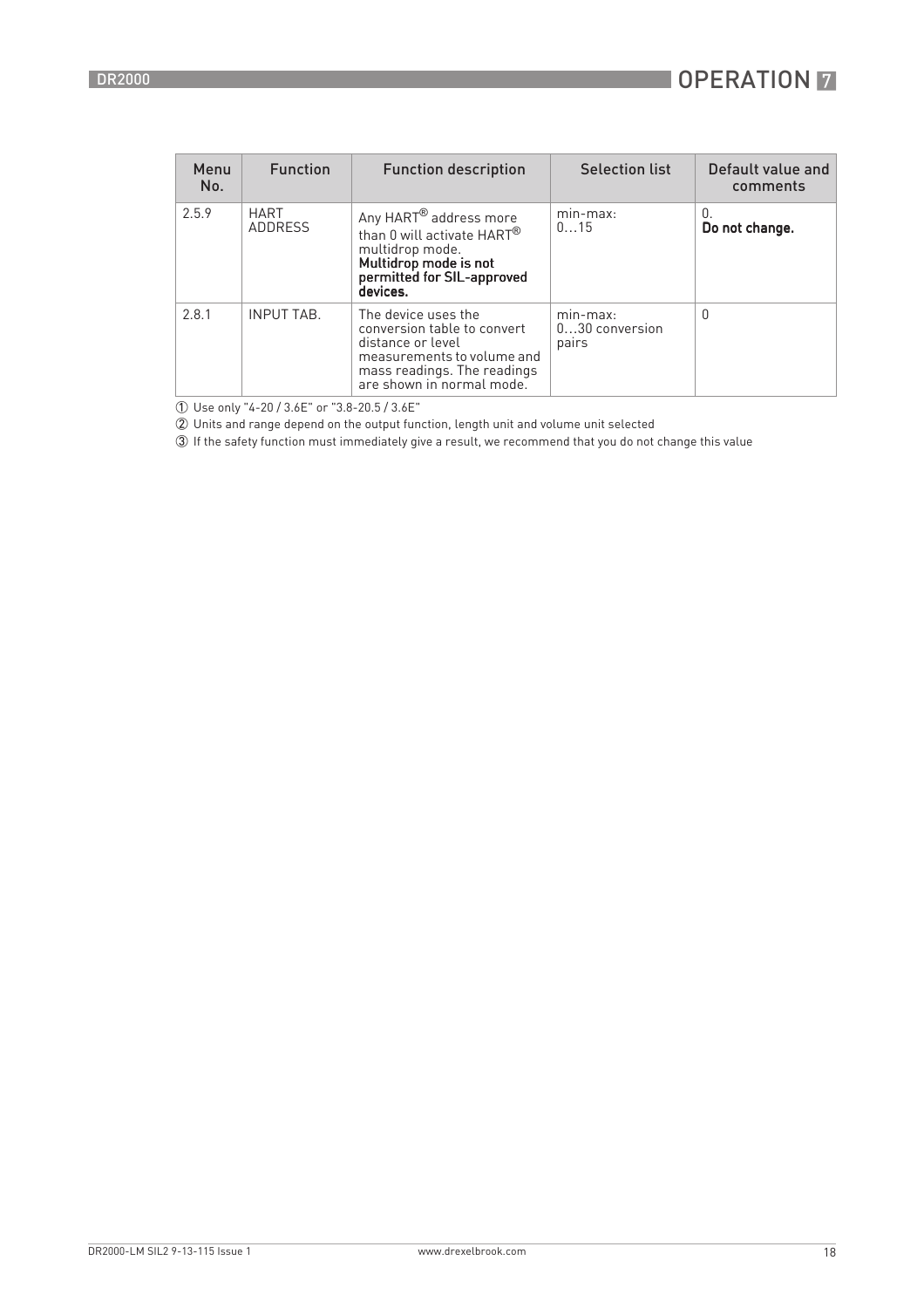## 8.1 Periodic maintenance

You must obey the maintenance instructions given in the handbook (document [N1]).

### 8.2 Keep the device clean

For more data, refer to "Service" in the handbook (document [N1]).

### 8.3 Availability of services

The manufacturer offers a range of services to support the customer after expiration of the warranty. These include repair, maintenance, technical support and training.



#### INFORMATION!

For more precise information, please contact your local sales office.

### 8.4 Proof tests

It is necessary to do proof tests to make sure that the safety function is applicable to the full measuring range.

- The device settings must be correct. If a parameter is incorrect, the device will not measure correctly.
- The electronic components must not be defective.
- The software programs (firmware etc.) must operate correctly.
- The probe must correctly transmit and receive the measurement signal. Parasitic signals must not have an effect on the performance of the device.

We recommend that you do a proof test immediately after you install and start the device.



#### WARNING!

SIS engineers must calculate the interval of proof tests. The minimum time between proof tests must be less than 5 years, but the interval between proof tests must also agree with the safety system used on site.

Prepare the device for the proof tests. Do a check of the device parameters.



#### CAUTION!

- Proof tests done by the customer must be equivalent or more difficult than the tests given in this section.
- Keep a report of each proof test. These reports must include the date, the tests results (performance of the safety function or faults found), a list of approved personnel who did the test and the report revision number. These reports must be put into storage and made easily available. A proof test report form (for copying) is available on page 32.
- The location of the device and how it is installed on the tank can have an effect on the performance. Make sure that you obey the installation instructions given in the handbook.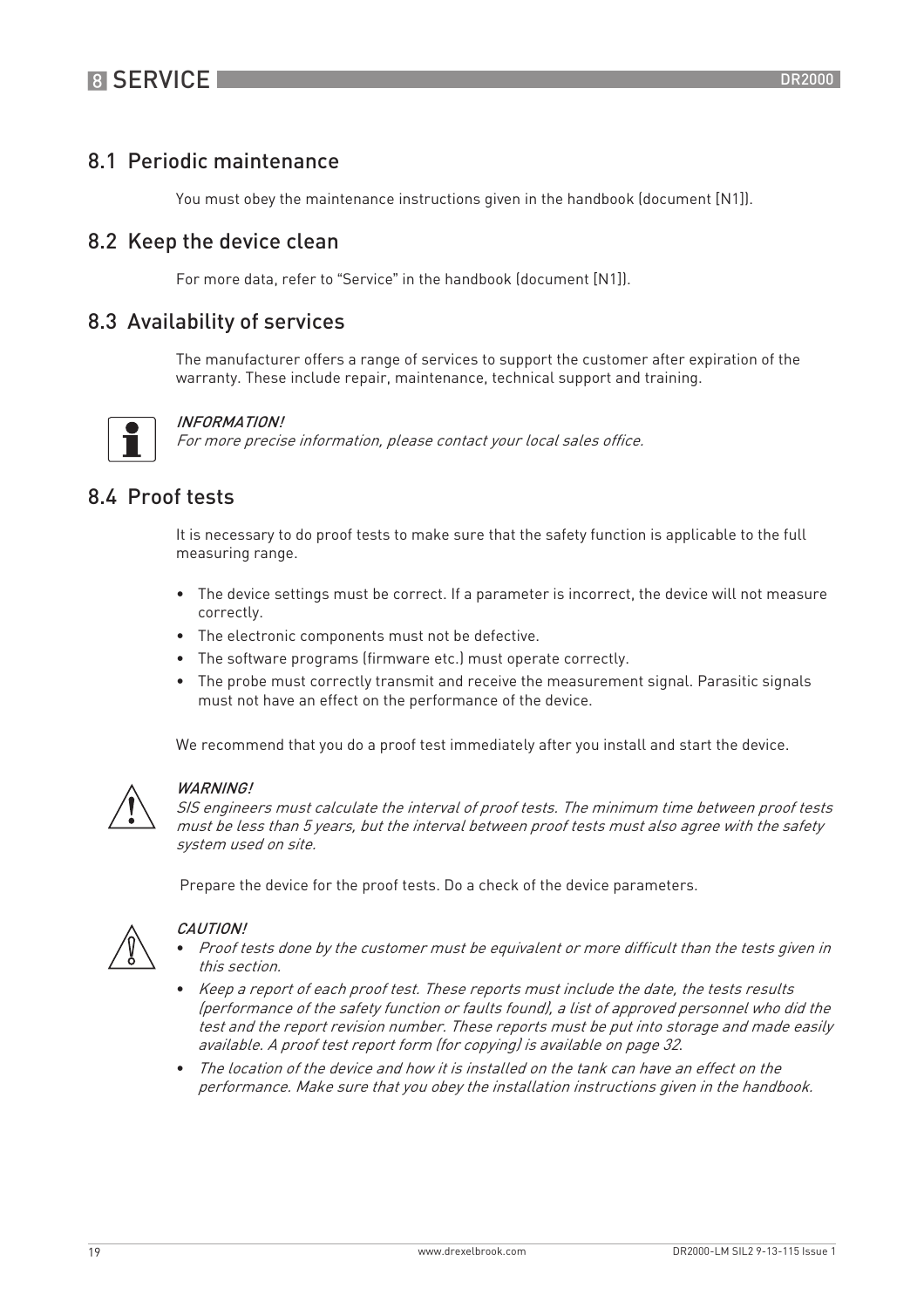#### Equipment needed:

- Device with the integrated display option
- Process measurement and device configuration software (e.g. the DTM for PACTware™), if the device does not have the integrated display option
- Ammeter
- Reference device: an approved level meter or indicator

#### Do a check of the 4 mA and the 20 mA settings:

- Find the data for the 4 mA and the 20 mA settings in the SIS specification.
- Enter the supervisor menu. For more data on how to get access to the supervisor menu, refer to the "Operation" chapter of the handbook (document [N1]).
- Push [>] to go to menu item COMMISSION. (2.1.1). Push 4 × [>] to see the SCALE 4mA value.
- If the SCALE 4mA value does not agree with the SIS specification, make sure that this data is correct. If necessary, change the value and record the new value in the proof test report.
- Push [>] to see the SCALE 20mA value.
- If the SCALE 20mA value does not agree with the SIS specification, make sure that this data is correct. If necessary, change the value and record the new value in the proof test report.

#### Do a check of the tank height:

- Measure the height of the tank or the silo (or the depth of the pit).
- Enter the supervisor menu. For more data on how to get access to the supervisor menu, refer to the "Operation" chapter of the handbook (document [N1]).
- Push [>] to go to menu item COMMISSION. (2.1.1). Push [>] to see the TANK HEIGHT value.
- Make sure that the value shown agrees with the tank height. If necessary, change the value and record the new value in the proof test report.



#### **CAUTION!**

DID YOU CHANGE THE VALUES OF THE SUPERVISOR MENU FUNCTIONS GIVEN IN THE "USER PARAMETERS" SECTIONS?

If you change the values in supervisor menu items 2.4.2 RANGE I and 2.6.1 HART ADDRESS, the manufacturer cannot guarantee that the safety function will operate correctly. For more data, contact your supplier.



#### Do a check of the device settings:

- Enter the supervisor menu. For more data on how to get access to the supervisor menu, refer to the "Operation" chapter of the handbook (document [N1]).
- Push  $[$   $\bullet$  ],  $[$   $\bullet$   $]$ ,  $[$   $\bullet$   $]$  and  $[$   $\bullet$   $]$  to go to menu item PROBE LENGTH (2.3.3). Push  $[$   $\bullet$   $]$  to see the value.
- $\bullet$  Make sure that the measured probe length agrees with the probe length shown in the device menu. If necessary, change the value and record the new value in the proof test report.
- Push  $[\leftarrow]$ ,  $[\leftarrow]$ ,  $[\bullet]$ ,  $[\bullet]$  and  $[\bullet]$  to go to menu item RANGE I (2.4.2). Push  $[\bullet]$  to see the value.
- Make sure that the current output range is set to "4-20 / 3.6E" or "3.8-20.5 / 3.6E". If necessary, change the value and record the new value in the proof test report.
- Push  $[\leftarrow]$ ,  $[\leftarrow]$ ,  $[\leftarrow]$ ,  $[\bullet]$  and  $[\bullet]$  to go to menu item HART ADDRESS (2.6.1). Push  $[\bullet]$  to see the value.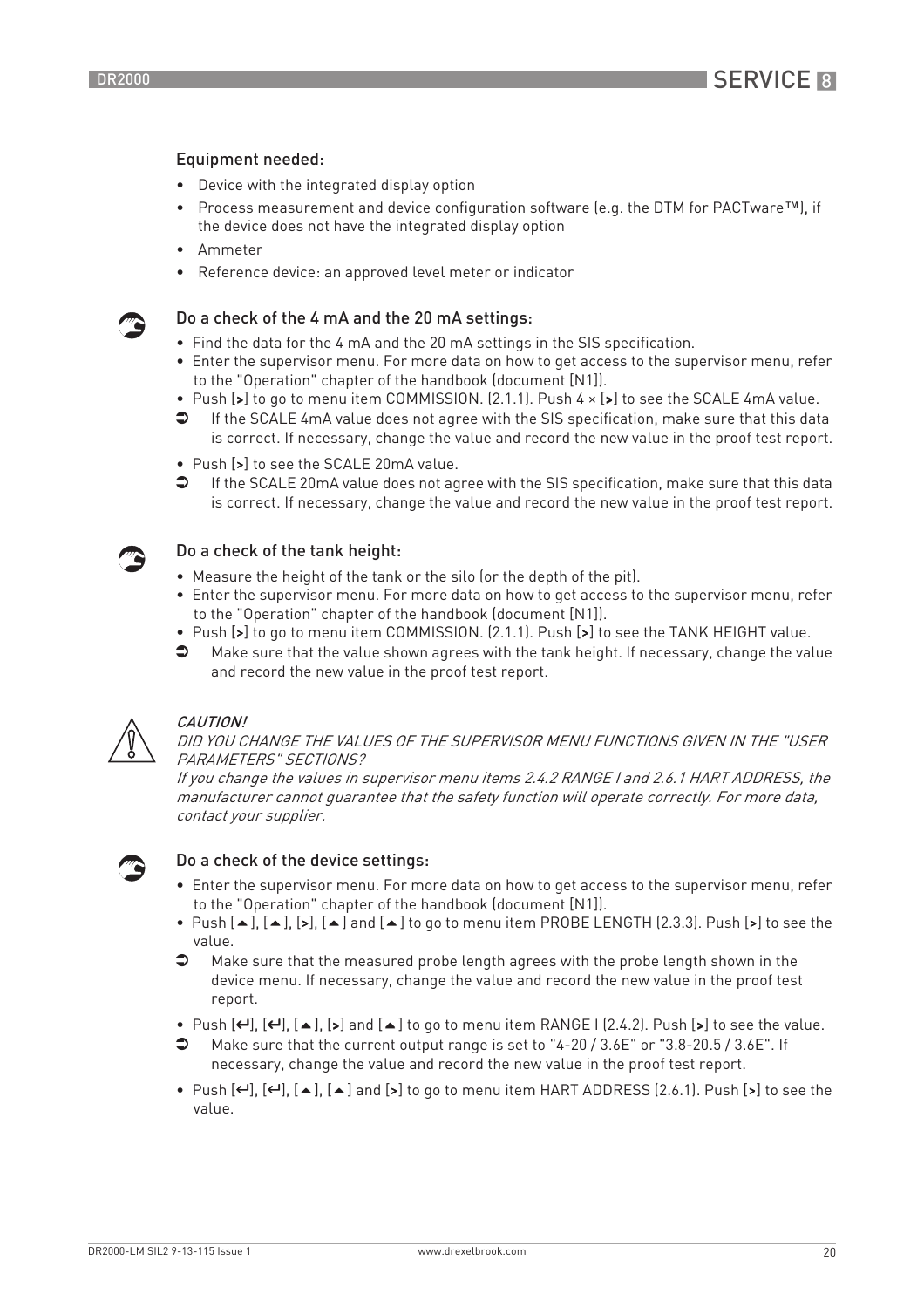

 $\bullet$  Make sure that this menu item is set to 0. If the value is not set to 0, the safety function will not operate correctly.

#### Do a check of the low error alarm signal:

- Enter the supervisor menu. For more data on how to get access to the supervisor menu, refer to the "Operation" chapter of the handbook (document [N1]).
- Push  $[$  and  $[$  >  $]$  to go to menu item SET OUTPUT (2.2.1).
- Do a functional test of the low error alarm signal. Set the menu item SET OUTPUT (2.2.1) to  $3.5$  mA.
- $\bullet$  The output will change to 3.5 mA. This output is not related to the measured value. Does the device give a "low error" alarm signal? If there is no alarm signal, the safety function will not operate correctly.



#### INFORMATION!

The device is set to the "low" error alarm signal before delivery.



#### Measure the level and current output of the product in the tank at 3 points (example procedure given):

- Find the data for the 4 mA and the 20 mA settings in the SIS specification.
- Fill the tank to the maximum level (without overfill). Measure the level of the product in the tank with an approved level meter or indicator (reference device).
- Measure the output current with an ammeter.
- **If the menu item OUTPUT FUNC.** (2.4.1) is set to Level, make sure the output current value is 20 mA. If the menu item OUTPUT FUNC. (2.4.1) is set to Distance, make sure the output current value is 4 mA.
- Remove the product from the tank until it is 50% full. Measure the level of the product in the tank with an approved level meter or indicator (reference device).
- Measure the output current with an ammeter.
- Make sure the output current value is 12 mA.
- Remove the product from the tank to the minimum level. Measure the level of the product in the tank with an approved level meter or indicator (reference device).
- Measure the output current with an ammeter.
- $\bullet$  If the menu item OUTPUT FUNC. (2.4.1) is set to Level, make sure the output current value is 4 mA. If the menu item OUTPUT FUNC. (2.4.1) is set to Distance, make sure the output current value is 20 mA.



#### INFORMATION!

Make sure that the current output value linearly decreases from 20 mA to 4 mA, if the menu item OUTPUT FUNC. (2.4.1) is set to Level. Make sure that the current output value linearly increases from 4 mA to 20 mA, if the menu item OUTPUT FUNC. (2.4.1) is set to Distance. The distance between 2 points in the tank must be as large as possible. We recommend that there is a space of at least 1 <sup>m</sup> / 3.3 ft between 2 points in the tank.

You can adapt this procedure to special conditions. For example, if you use the safety function to prevent an overfill, it is not necessary to remove the product from the tank to the minimum level. It is only necessary to measure the level and current output of the product in the tank when it is full (without overfill) and 50% full.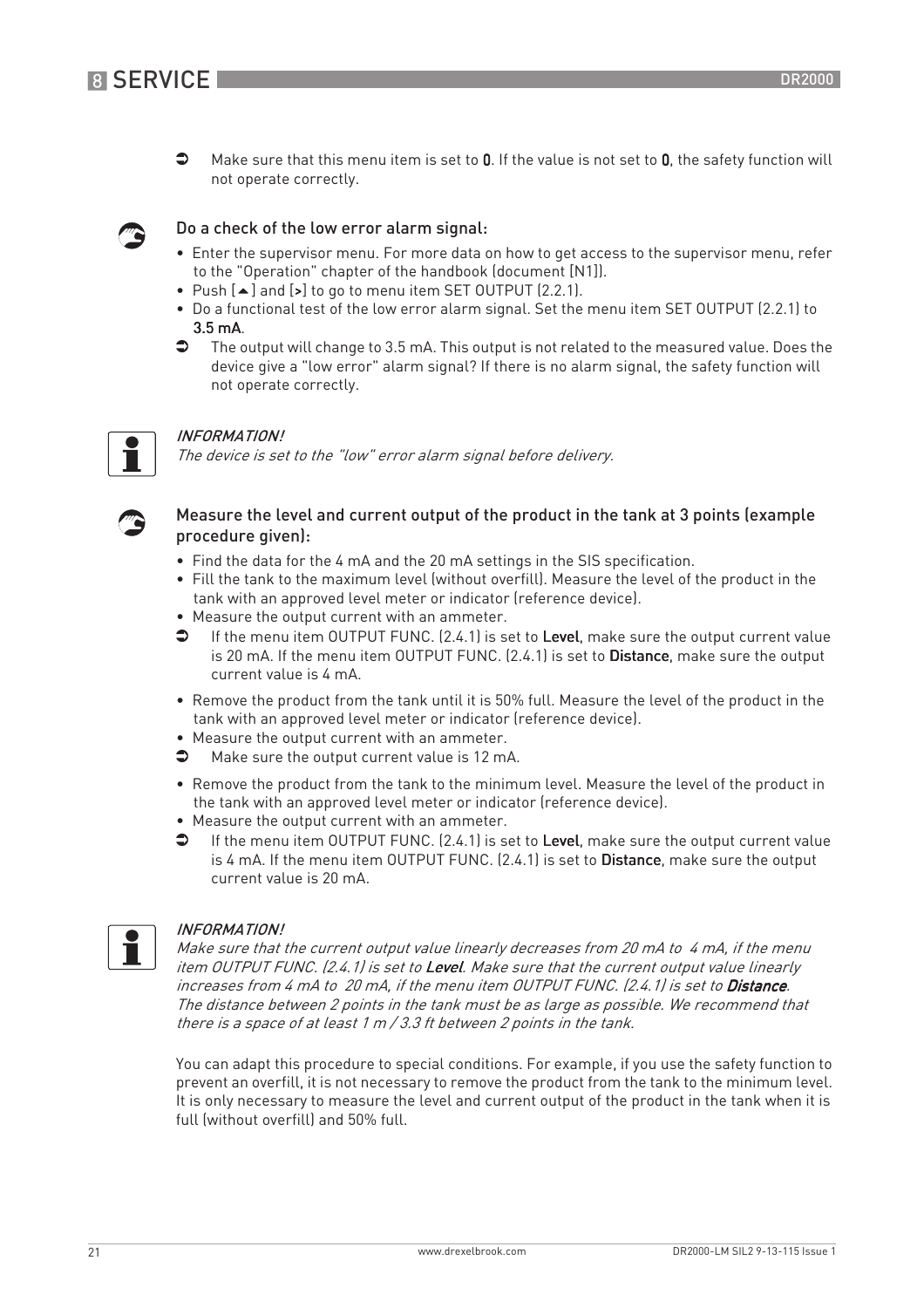## 8.5 Calibration procedure

#### 8.5.1 General notes

If the probe is not in the same customer order as the signal converter, it is necessary to calibrate the device.

#### Equipment needed

- A device with the integrated display option.
- Process measurement and device configuration software (e.g. the DTM for PACTware™), if the device does not have the integrated display option.
- An ammeter.
- Reference device: an approved level meter or indicator

#### Requirements

- The ammeter must be correctly calibrated and connected directly to device.
- You must have 2 reference points (levels) in the tank given by a different measurement solution. These points are identified as "ref\_pt1" and ref\_pt2".



#### CAUTION!

 Do not connect the ammeter across the safety system PLC because this configuration can open the circuit breaker.

Make sure that the 2 reference points are not in the top or bottom dead zones. The dimensions of these zones are given in the "Technical data" chapter (Measurement limits) of the Handbook.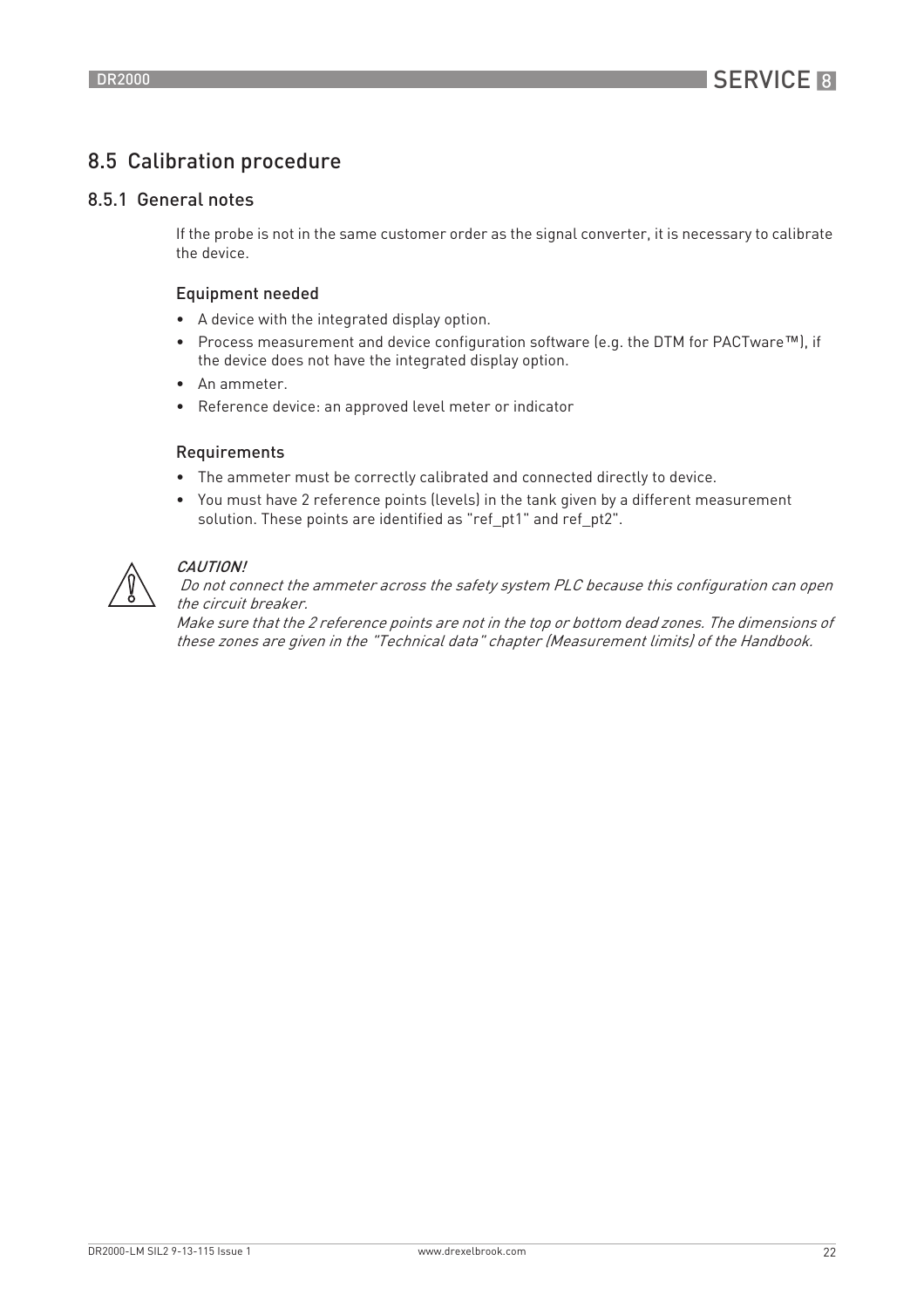### 8.5.2 Current output check



#### Do a check of the current output value: 4 mA

- Energize the device.
- Enter the Supervisor menu.
- Push [>], [ $\blacktriangle$ ] and [>] to go to menu item 2.2.1 SET OUTPUT. Push [>] and then push [ $\blacktriangle$ ] or [ $\blacktriangledown$ ] to move up or down the list to set the output to 4 mA.
- $\bullet$  The output will change to the set value after 5 seconds, as an alternative to the measured value. The current output stays at this value while you are in this menu item.
- Measure the current output at the terminals with an ammeter. Does the ammeter show a current output of 4 mA ± 400 µA?
- Push  $[\leftarrow]$  to go back to the menu list.
- $\bullet$  The current output goes back to the measured value.
- End of the procedure.



#### Do a check of the current output value: 12 mA

- Push [>] and then push  $[$   $\blacktriangle$  ] or  $[$   $\blacktriangledown$  ] to move up or down the list in menu item 2.2.1 SET OUTPUT to set the output to 12 mA.
- $\supset$  The output will change to the set value after 5 seconds, as an alternative to the measured value. The current output stays at this value while you are in this menu item.
- Measure the current output at the terminals with an ammeter. Does the ammeter show a current output of 12 mA ± 400 µA?
- Push  $[$  $\leftrightarrow$   $]$  to go back to the menu list.
- The current output goes back to the measured value.
- End of the procedure.



#### Do a check of the current output value: 20 mA

- Push [>] and then push  $[$   $\blacktriangle$  ] or  $[$   $\blacktriangledown$  ] to move up or down the list in menu item 2.2.1 SET OUTPUT to set the output to 20 mA.
- $\supset$  The output will change to the set value after 5 seconds, as an alternative to the measured value. The current output stays at this value while you are in this menu item.
- Measure the current output at the terminals with an ammeter. Does the ammeter show a current output of 20 mA ± 400 µA?
- Push  $[\leftarrow]$  to go back to the menu list.
- $\bullet$  The current output goes back to the measured value.
- End of the procedure.



#### CAUTION!

If the values do not agree with the tolerances, then the data supplied by device will not be correct. For a solution to the problem, speak to the supplier.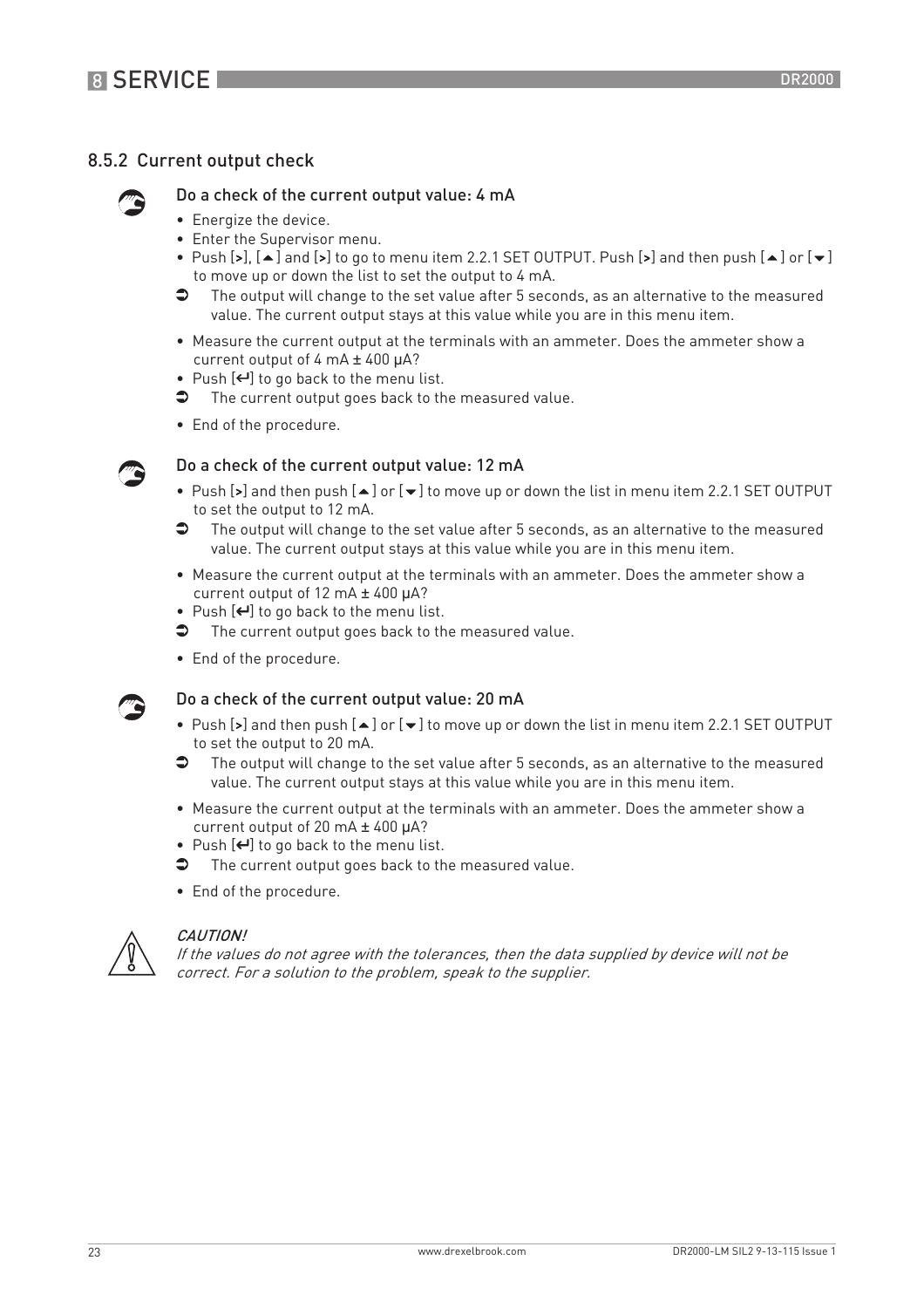### 8.5.3 Measuring range check (in process conditions)

The complete device (the signal converter, the process connection and the probe) is installed on the tank in process conditions. We recommend that you use this procedure to do a measuring range check.



#### CAUTION!

Make sure the the accuracy of the calibrated device agrees with the safety loop requirement. The accuracy of the device must also agree with the reference conditions given in the "SIL-specific technical data" section.



#### Procedure

- Attach the signal converter to the probe. For more data, refer to the "Installation" chapter (How to turn or remove the signal converter) in the handbook.
- Change the level of the tank contents until you have level reference point 1 (ref\_pt1). Use the test device to make sure that you have level reference point 1. We recommend that the location of this point is 33% of the probe length from the bottom of the probe.
- Measure the level at reference point 1 with the reference device (refer to "Equipment needed" on page 22). Record the value (meas pt1).
- Change the level of the tank contents until you have level reference point 2 (ref\_pt2). Use the test device to make sure that you have level reference point 2. We recommend that the location of this point is 66% of the probe length from the bottom of the probe.
- Measure the level at reference point 2 with the reference device (refer to "Equipment needed" on page 22). Record the value (meas pt2).
- End of the procedure.

The tolerance is  $\pm 3$  mm / 0.12" in reference conditions. If the difference between ref\_pt1 and meas pt1 and between ref\_pt2 and meas\_pt2 agrees with the safety loop tolerance, then the results of the test are satisfactory. If the 2 values do not agree with the tolerance, then the results of the test are unsatisfactory. To change the device settings to get satisfactory results, speak to the supplier.

For more data about reference conditions, refer to SIL-specific technical data on page 29.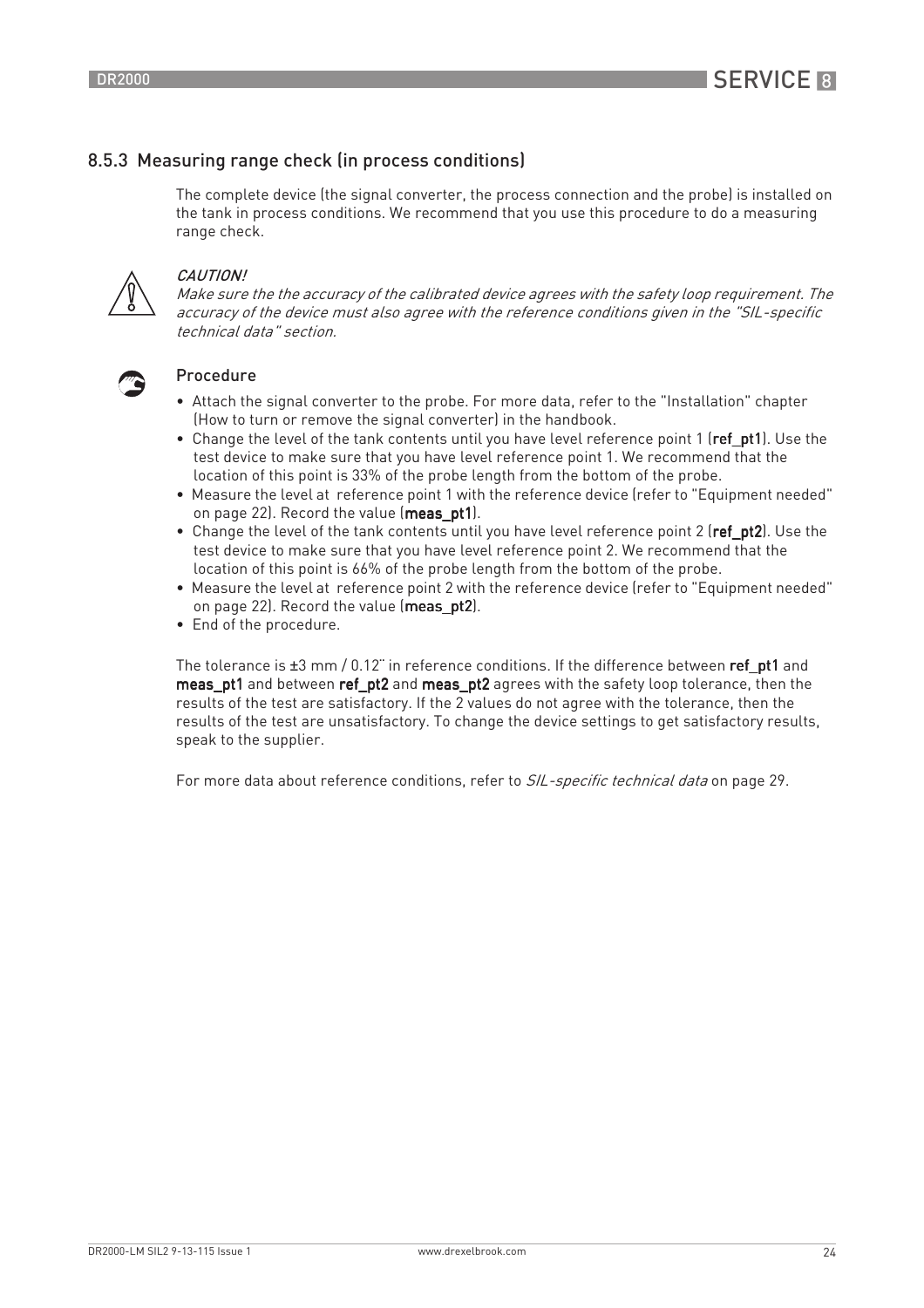## 8.6 Troubleshooting



#### INFORMATION!

- Modifications to the device are not permitted.
- Only approved personnel can repair the device.

If you find a problem, please contact your local representative. If the device must go back to the manufacturer, refer to "Returning the device to the manufacturer" in this supplement.

### 8.7 Returning the device to the manufacturer

#### 8.7.1 General information

This device has been carefully manufactured and tested. If installed and operated in accordance with these operating instructions, it will rarely present any problems.



#### CAUTION!

Should you nevertheless need to return a device for inspection or repair, please pay strict attention to the following points:

- Due to statutory regulations on environmental protection and safeguarding the health and safety of the personnel, the manufacturer may only handle, test and repair returned devices that have been in contact with products without risk to personnel and environment.
- This means that the manufacturer can only service this device if it is accompanied by the following certificate (see next section) confirming that the device is safe to handle.



#### CAUTION!

If the device has been operated with toxic, caustic, flammable or water-endangering products, you are kindly requested:

- to check and ensure, if necessary by rinsing or neutralising, that all cavities are free from such dangerous substances,
- to enclose a certificate with the device confirming that is safe to handle and stating the product used.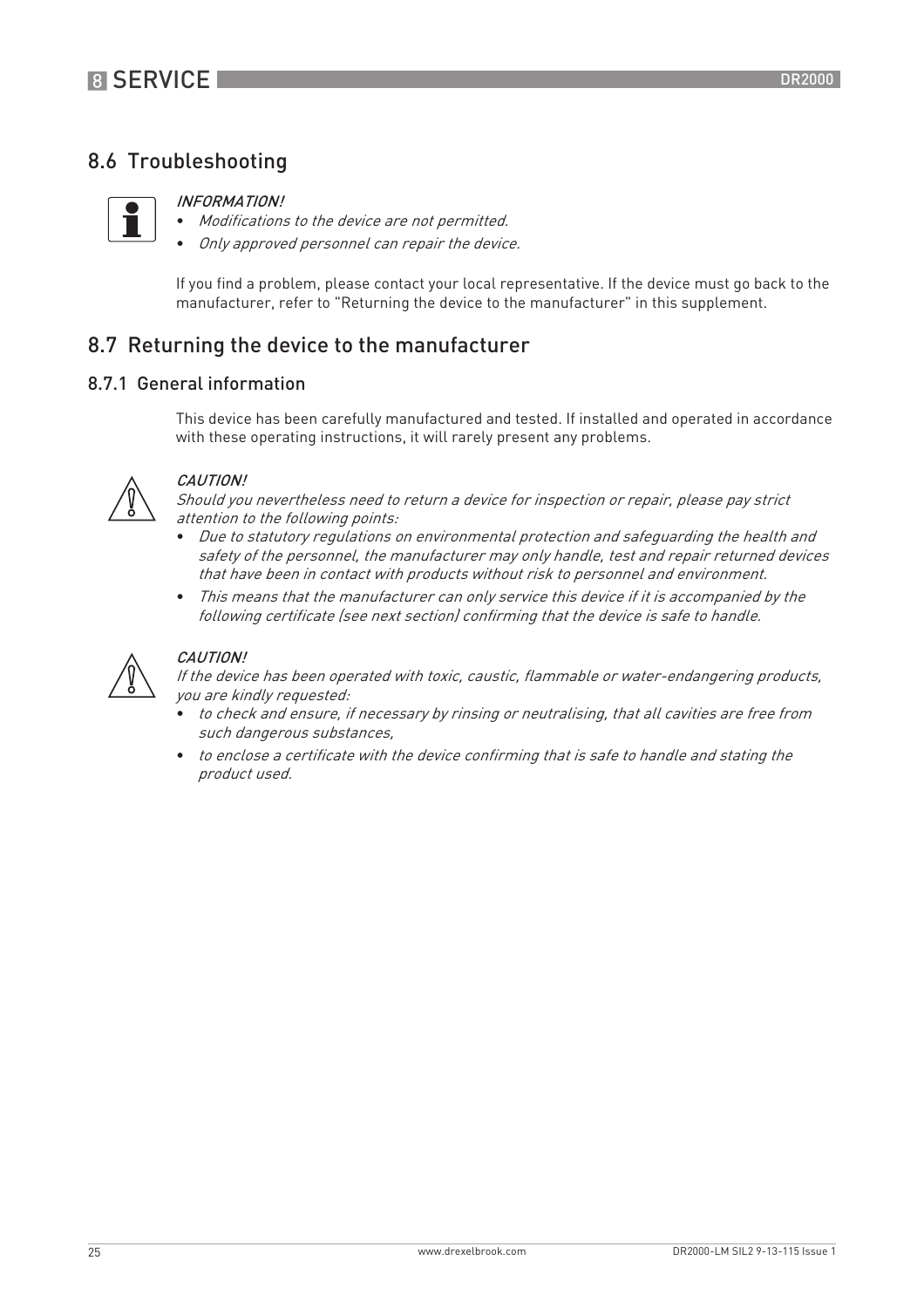## 8.7.2 Form (for copying) to accompany a returned device

| Company:                                                |         | Address:                                                                                                                                         |  |
|---------------------------------------------------------|---------|--------------------------------------------------------------------------------------------------------------------------------------------------|--|
| Department:                                             |         | Name:                                                                                                                                            |  |
| Tel. no.:                                               |         | Fax no.:                                                                                                                                         |  |
| Manufacturer's order no, or serial no.:                 |         |                                                                                                                                                  |  |
| The device has been operated with the following medium: |         |                                                                                                                                                  |  |
| This medium is:                                         |         | radioactive                                                                                                                                      |  |
|                                                         |         | water-hazardous                                                                                                                                  |  |
|                                                         | toxic   |                                                                                                                                                  |  |
|                                                         | caustic |                                                                                                                                                  |  |
|                                                         |         | flammable                                                                                                                                        |  |
|                                                         |         | We checked that all cavities in the device are free from such<br>substances.                                                                     |  |
|                                                         | device. | We have flushed out and neutralized all cavities in the                                                                                          |  |
|                                                         |         | We hereby confirm that there is no risk to persons or the environment through any residual media<br>contained in the device when it is returned. |  |
| Date:                                                   |         | Signature:                                                                                                                                       |  |
| Stamp:                                                  |         |                                                                                                                                                  |  |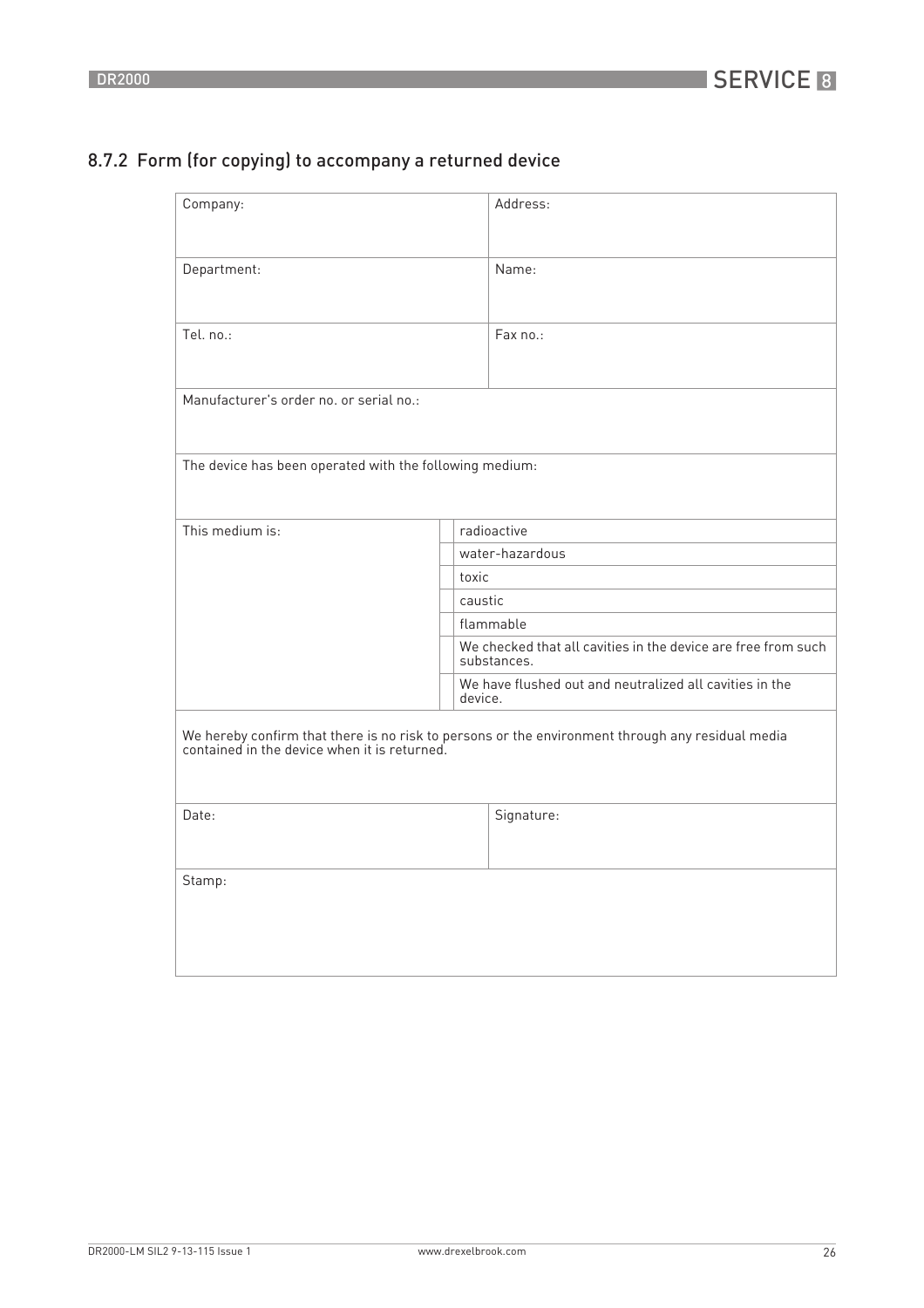## 9.1 General notes

The device agrees with these conditions in the IEC 61508 standard:

| Condition                                                                             | Description                                                                                                                                                                                                                                                                 |
|---------------------------------------------------------------------------------------|-----------------------------------------------------------------------------------------------------------------------------------------------------------------------------------------------------------------------------------------------------------------------------|
| The device operates in high<br>demand or continuous mode of<br>operation $\mathbb{O}$ | The device continuously measures the distance to the surface of the<br>product in the tank. If electrical power is not available or is not<br>sufficient, the device will not measure. The safety function is<br>continuously available to keep the device in a safe state. |
| The device is a type B system                                                         | The device uses programmable electronics embedded in complex<br>components (a microcontroller). It is not possible to find all the<br>failure modes for this type of component.                                                                                             |
| The device has a hardware fault<br>tolerance of zero $(HFT = 0)$                      | The device does not have hardware redundancy.                                                                                                                                                                                                                               |

1 This agrees with IEC 61508 Part 4, section 3.5.16

## 9.2 Assumptions

#### FMEDA is applicable for the conditions that follow:

- Use of the device agrees with its design and performance characteristics. This includes ambient and process conditions.
- Installation of the device must agree with the instructions and the requirements of the application.
- We can ignore wear of mechanical parts. Failure rates are constant.
- Failures that follow one after the other are put in the same group as the failure that is the source of the problem.
- $\bullet$  The HART $^\circledR$  protocol is only used for set-up, calibration and diagnostic purposes. It is not used during safety operation mode.
- All components that are not part of the safety function and cannot influence the safety function (feedback immune) are not included.
- Only the analog output (4…20 mA) is used for safety applications.
- The Mean Time to Recovery after safe failure is 72 hours (MTTR = 72 h).
- If necessary, the device can operate as a safety-related system in a low-demand mode of operation.
- External power failure rates are not included.



#### INFORMATION!

The FMEDA of the device was calculated with the exida tool FMEDA v7.1.17, with the configuration that follows:

- Database SN 29500
- Ambient temperature is 40*°*C
- T[Proof] is from 1 to 10 years (87600 hours)
- T[Repair] is 72 hours
- T[Test] is 24 hours (all internal test functions are done a minimum of one time during this period)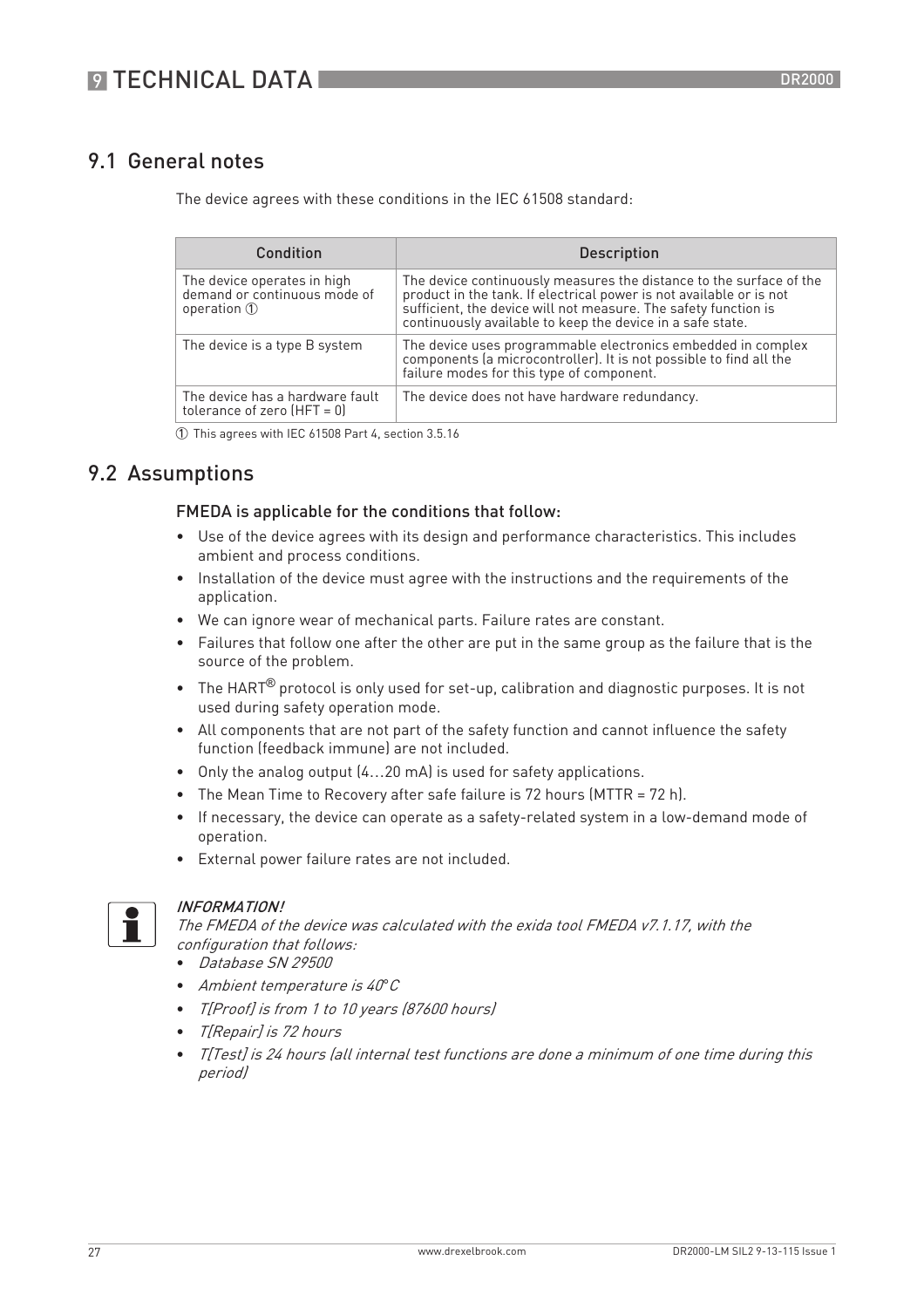| Version               | Non-Ex / Exi                                   | Ex d                                                                        |  |
|-----------------------|------------------------------------------------|-----------------------------------------------------------------------------|--|
| Firmware version      | Converter: 1.08.04; Sensor: 1.22.03            |                                                                             |  |
| Board version         | Converter: 40003424010;<br>Sensor: 4000357001V | Converter: 40003424010;<br>Sensor: 4000357001V<br>Ex d barrier: 4000512701H |  |
| Systematic capability | $\overline{2}$                                 | 2                                                                           |  |
| Architecture          | 1001D (daily auto-diagnostic checks)           |                                                                             |  |
| <b>PFH</b>            | $6.50 \times 10^{-8}$                          | $1.08 \times 10^{-7}$                                                       |  |
| <b>SFF</b>            | 94%                                            | 91.7%                                                                       |  |
| $\lambda_{SD}$        | $3.46 \times 10^{-8}$                          | $1.09 \times 10^{-7}$                                                       |  |
| $\lambda_{\text{SU}}$ | $4.71 \times 10^{-7}$                          | $4.71 \times 10^{-7}$                                                       |  |
| $\lambda_{DD}$        | $5.71 \times 10^{-7}$                          | $6.81 \times 10^{-7}$                                                       |  |
| $\lambda_{DU}$        | $6.50 \times 10^{-8}$                          | $1.08 \times 10^{-7}$                                                       |  |
| DC <sub>D</sub>       | 90%                                            | 86%                                                                         |  |
| <b>MTBF</b>           | 99 years                                       | 83 years                                                                    |  |

## 9.3 Characteristics for the device safety function

If it is necessary to use the device in a low demand mode (as specified in document [N2]), refer to the table below. For example, the device can be used to give a warning if an error signal occurs. The table shows the change of  $\text{PFD}_{\text{AVG}}$  with a T[Proof] between 1 to 10 years:

| Year:              |                           |                           |                           |                  | ა                         | о                         |                           |                           |                           | 10                        |
|--------------------|---------------------------|---------------------------|---------------------------|------------------|---------------------------|---------------------------|---------------------------|---------------------------|---------------------------|---------------------------|
| PFD <sub>AVG</sub> | 2.88                      | 5.74                      | 8.59                      | 1.14             | 1.43                      | 1.71                      | 2.00                      | 2.28                      | 2.56                      | 2.85                      |
| $(Non-Ex / Ex i)$  | $\times$ 10 <sup>-4</sup> | $\times$ 10 <sup>-4</sup> | $\times$ 10 <sup>-4</sup> | $\times 10^{-3}$ | $\times$ 10 <sup>-3</sup> | $\times$ 10 <sup>-3</sup> | $\times$ 10 <sup>-3</sup> | $\times$ 10 <sup>-3</sup> | $\times$ 10 <sup>-3</sup> | $\times$ 10 <sup>-3</sup> |
| PFD <sub>AVG</sub> | 4.78                      | 9.52                      | 1.43                      | .90              | 2.37                      | 2.84                      | 3.32                      | 3.79                      | 4.26                      | 4.73                      |
| (Ex d)             | $\times$ 10 <sup>-4</sup> | $\times10^{-4}$           | $\times 10^{-3}$          | $\times 10^{-3}$ | $\times$ 10 <sup>-3</sup> | $\times$ 10 <sup>-3</sup> | $\times$ 10 <sup>-3</sup> | $\times 10^{-3}$          | $\times 10^{-3}$          | $\times 10^{-3}$          |

For more data, refer to Proof tests on page 19.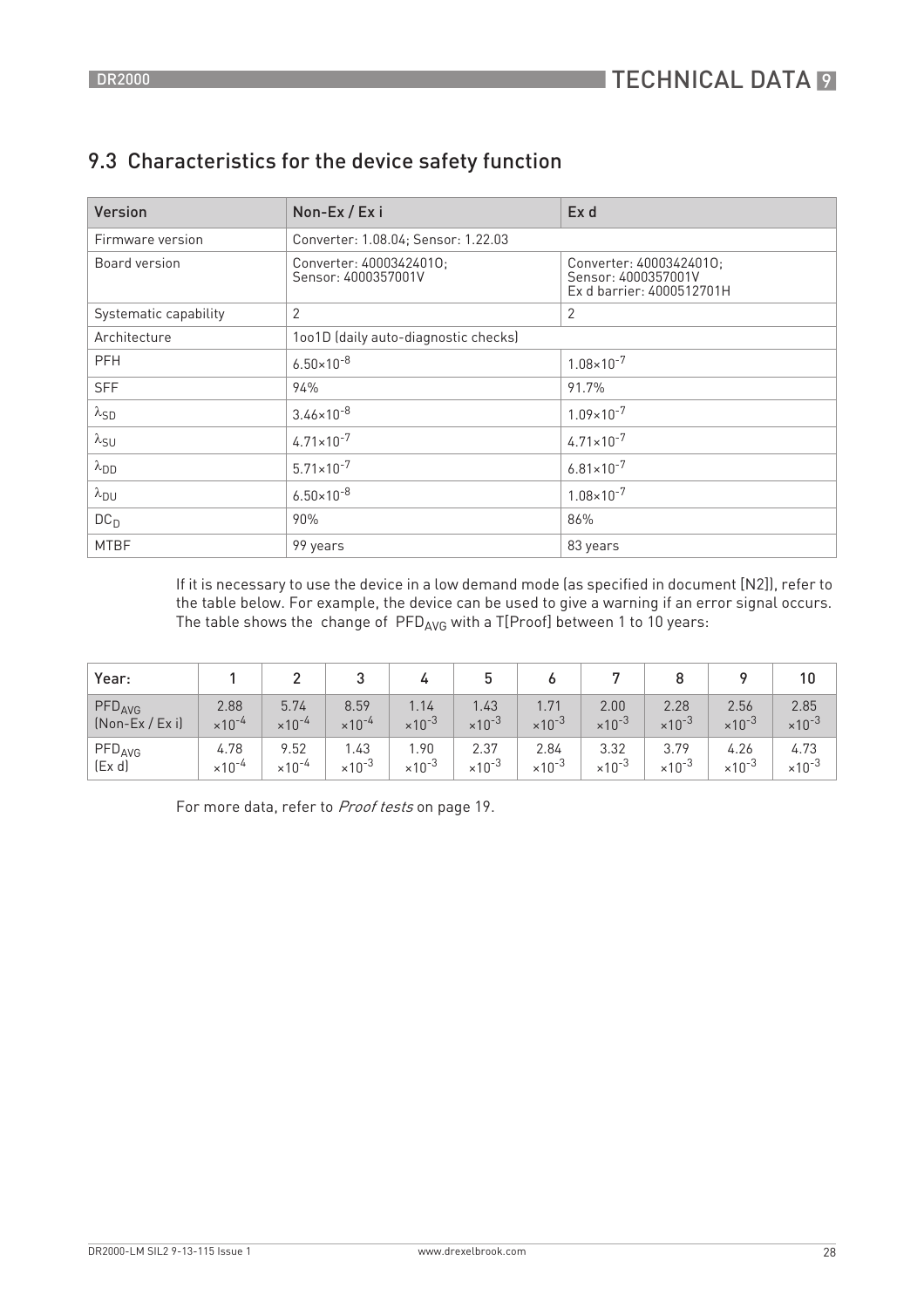## 9.4 SIL-specific technical data



#### INFORMATION!

This data is for SIL-approved devices only. For more data about device characteristics and performance, refer to *"*Technical data*"* in the technical datasheet, quick start or handbook (document [N1]).

#### Measuring system

| Measuring principle      | 2-wire loop-powered level transmitter; Time Domain Reflectometry (TDR) |
|--------------------------|------------------------------------------------------------------------|
| Application range        | Distance measurement of 1 product                                      |
| Secondary measured value | Distance, level and volume                                             |

#### Design

| Probe options       | All basic probe options                                                                              |
|---------------------|------------------------------------------------------------------------------------------------------|
| Interface languages | English, German, French, Italian, Spanish, Portuguese, Japanese, Chinese<br>(simplified) and Russian |

#### Accuracy

| Resolution                | $\mid$ mm / 0.04"                                                                                                                                            |
|---------------------------|--------------------------------------------------------------------------------------------------------------------------------------------------------------|
| Repeatability             | $±1$ mm $/±0.04$ "                                                                                                                                           |
| Accuracy (in direct mode) | $\pm$ 3 mm / $\pm$ 0.1", when distance $\leq$ 10 m / 33 ft; $\pm$ 0.03% of measured distance, when<br>distance > 10 m / 33 ft $\textcircled{\scriptsize{1}}$ |
| Accuracy (in TBF mode)    | $\pm 20$ mm / $\pm 0.8$ " ( $\varepsilon_r$ constant)                                                                                                        |

#### Operating conditions

| Temperature                           |                                                                                                                      |  |
|---------------------------------------|----------------------------------------------------------------------------------------------------------------------|--|
| Ambient temperature                   | -40+80°C / -40+175°F; Ex: see supplementary operating instructions or<br>approval certificates                       |  |
| Pressure                              |                                                                                                                      |  |
| Operating pressure                    | -140 barg / -14.5580 psig; subject to process connection temperature and<br>probe type used                          |  |
| Other conditions                      |                                                                                                                      |  |
| Dielectric constant $[\varepsilon_r]$ | Distance in direct mode:<br>$\geq$ 1.4 for coaxial probe; $\geq$ 1.6 for double probes; $\geq$ 1.8 for single probes |  |
|                                       | Distance in TBF mode:<br>>1.1                                                                                        |  |

#### Material

| Housing<br>(compact version only) | Standard: Aluminium                       |
|-----------------------------------|-------------------------------------------|
|                                   | Option: Stainless steel (1.4404 / 316L)   |
| Single rod                        | Standard: Stainless steel (1.4404 / 316L) |
|                                   | Option: Hastelloy® C-22® (2.4602) 2       |
| Double rod                        | Standard: Stainless steel (1.4404 / 316L) |
|                                   | Option: Hastelloy® C-22® (2.4602) 2       |
| Coaxial                           | Standard: Stainless steel (1.4404 / 316L) |
|                                   | Option: Hastelloy® C-22® (2.4602) 2       |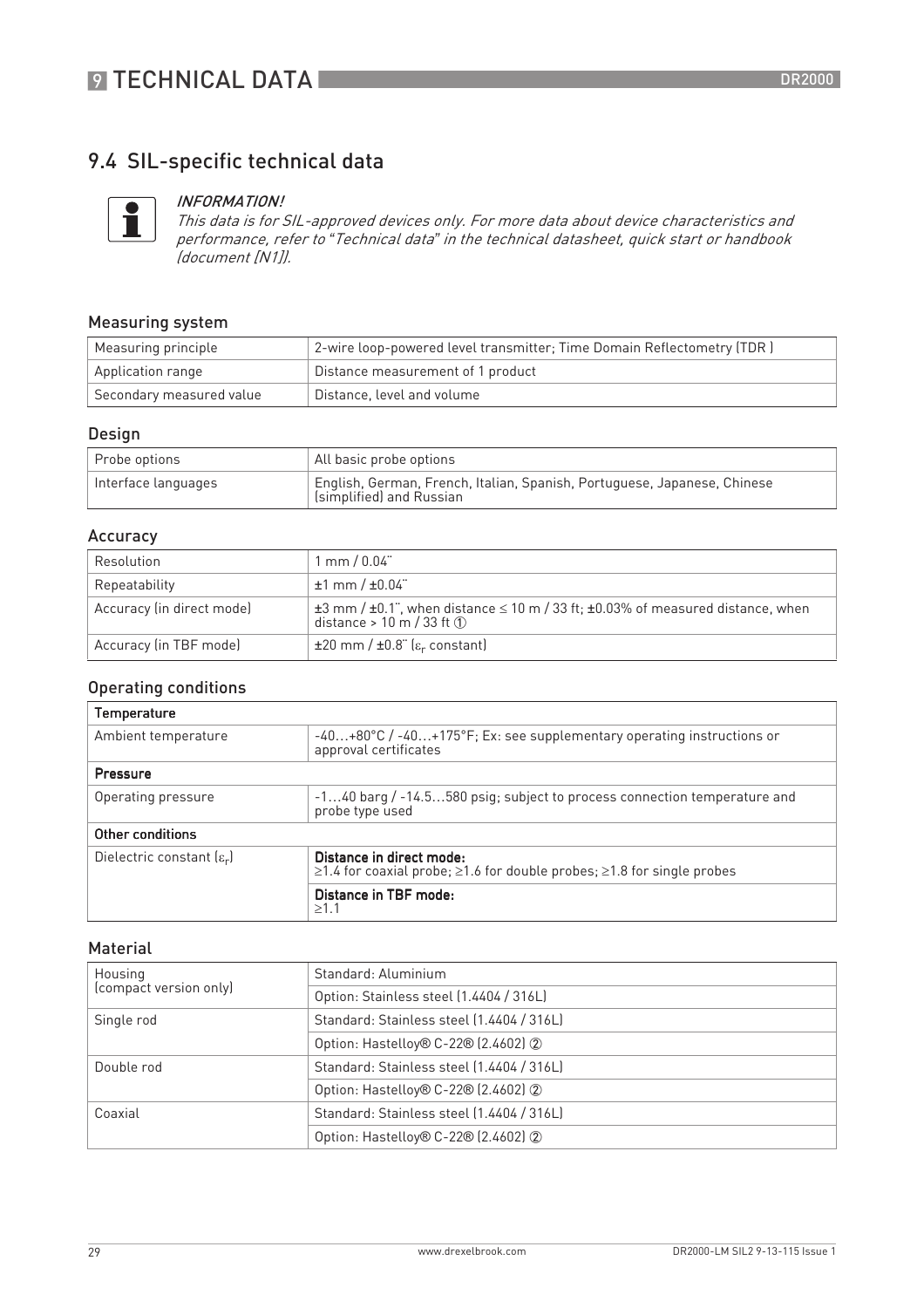| Single cable | Standard: Stainless steel [1.4401 / 316] |
|--------------|------------------------------------------|
|              | Option: Hastelloy® C-22® (2.4602) 2      |
| Double cable | Stainless steel (1.4401 / 316)           |

#### Electrical connections

| Power supply | Terminals output - Non-Ex / Ex i:<br>1230 VDC; min./max. value for an output of 22 mA at the terminal |
|--------------|-------------------------------------------------------------------------------------------------------|
|              | Terminals output - Ex d:<br>$\mid$ 1636 VDC; min./max. value for an output of 22 mA at the terminal   |

#### Input and output

| <b>Current output</b>       |                                                                                                                                                                                                                                     |
|-----------------------------|-------------------------------------------------------------------------------------------------------------------------------------------------------------------------------------------------------------------------------------|
| Resolution                  | $±3 \mu A$                                                                                                                                                                                                                          |
| Error signal                | Low: $\leq$ 3.6 mA acc. to NAMUR NE 43<br>High: $\geq$ 21 mA acc. to NAMUR NE 43                                                                                                                                                    |
| <b>Error tolerance</b>      | If an error is >2.5% of the output signal, this error has a "dangerous undetected<br>failure" status.                                                                                                                               |
| <b>HART®</b>                |                                                                                                                                                                                                                                     |
| Description                 | HART® protocol via passive current output 3                                                                                                                                                                                         |
| Point-to-point operation    | Yes. Current output = 4 mA. HART® Address = 0. Output current data that is<br>transmitted in less than 1 ms is ignored (this data filter agrees with HART® protocol<br>requirements).                                               |
| Multidrop operation         | Multidrop operation is not permitted because the current output (safety function)<br>must be set to 4 mA. Thus, the safety function cannot supply data about the device<br>status.                                                  |
| <b>PROFIBUS PA</b>          |                                                                                                                                                                                                                                     |
| Description                 | Not yet available. This option is not permitted.                                                                                                                                                                                    |
| <b>FOUNDATION™ Fieldbus</b> |                                                                                                                                                                                                                                     |
| Description                 | Not yet available. This option is not permitted.                                                                                                                                                                                    |
| <b>Modbus</b>               |                                                                                                                                                                                                                                     |
| Description                 | Not yet available. This option is not permitted.                                                                                                                                                                                    |
| Other data                  |                                                                                                                                                                                                                                     |
| Response time (errors)      | Response time = value given in supervisor menu item 2.4.5 ERROR DELAY<br>If electrical power is not sufficient for correct operation of the device (worst<br>conditions for operation), the error is shown in less than 10 seconds. |
| Diagnostic test frequency   | 1 time / day (firmware does an auto-diagnostic test)                                                                                                                                                                                |

#### Approvals and certification

| $\Gamma$<br>۱۱ ل | $\sim$ 11<br>5IL.<br>∸                  |
|------------------|-----------------------------------------|
|                  | Agrees with IEC 61508:2010 Parts 1 to 7 |

1 This option must be selected by the customer

2 Hastelloy® is a registered trademark of Haynes International, Inc.

3 HART® is a registered trademark of the HART Communication Foundation

4 When only one liquid is in the tank

## 9.5 Support for SIL-approved devices

If the manufacturer makes a modification that has an effect on the safety function of the device, the manufacturer will tell you about the modification immediately.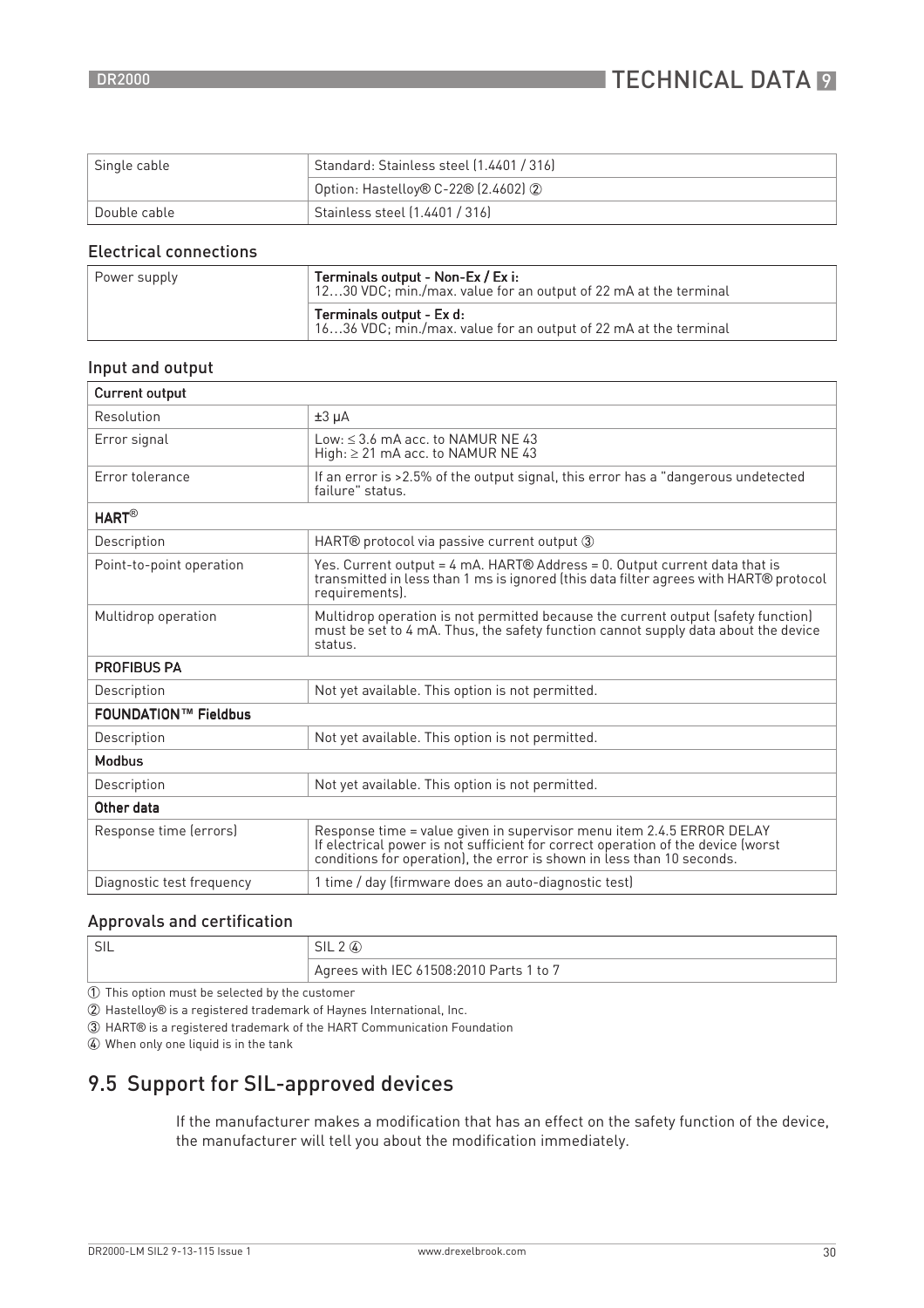## 10 APPENDIX

## 10.1 Start-up report



#### WARNING!

Complete the start-up checklist before you energize the device.

Please complete this start-up checklist and return it to the manufacturer.

|                                                                                                                                     | <b>Yes</b> | <b>No</b> |
|-------------------------------------------------------------------------------------------------------------------------------------|------------|-----------|
| Are the polarity and the supply voltage correct?                                                                                    |            |           |
| Ex-approved devices only: does the device and the installation agrees with the<br>requirements of the Ex certificate of compliance? |            |           |
| Are all the wetted components (probe, flange and gaskets) resistant to the product in the<br>tank?                                  |            |           |
| Does the information on the signal converter nameplate agree with the operating data?                                               |            |           |
| Are the process temperature and pressure in the limits for operation of the device?                                                 |            |           |
| Did you correctly install the device on the tank?                                                                                   |            |           |
| Do the electrical connections agree with the national electrical codes?                                                             |            |           |
| I hereby confirm that I have completed the start-up checklist.                                                                      |            |           |
| Date:                                                                                                                               | Signature: |           |
| Stamp:                                                                                                                              |            |           |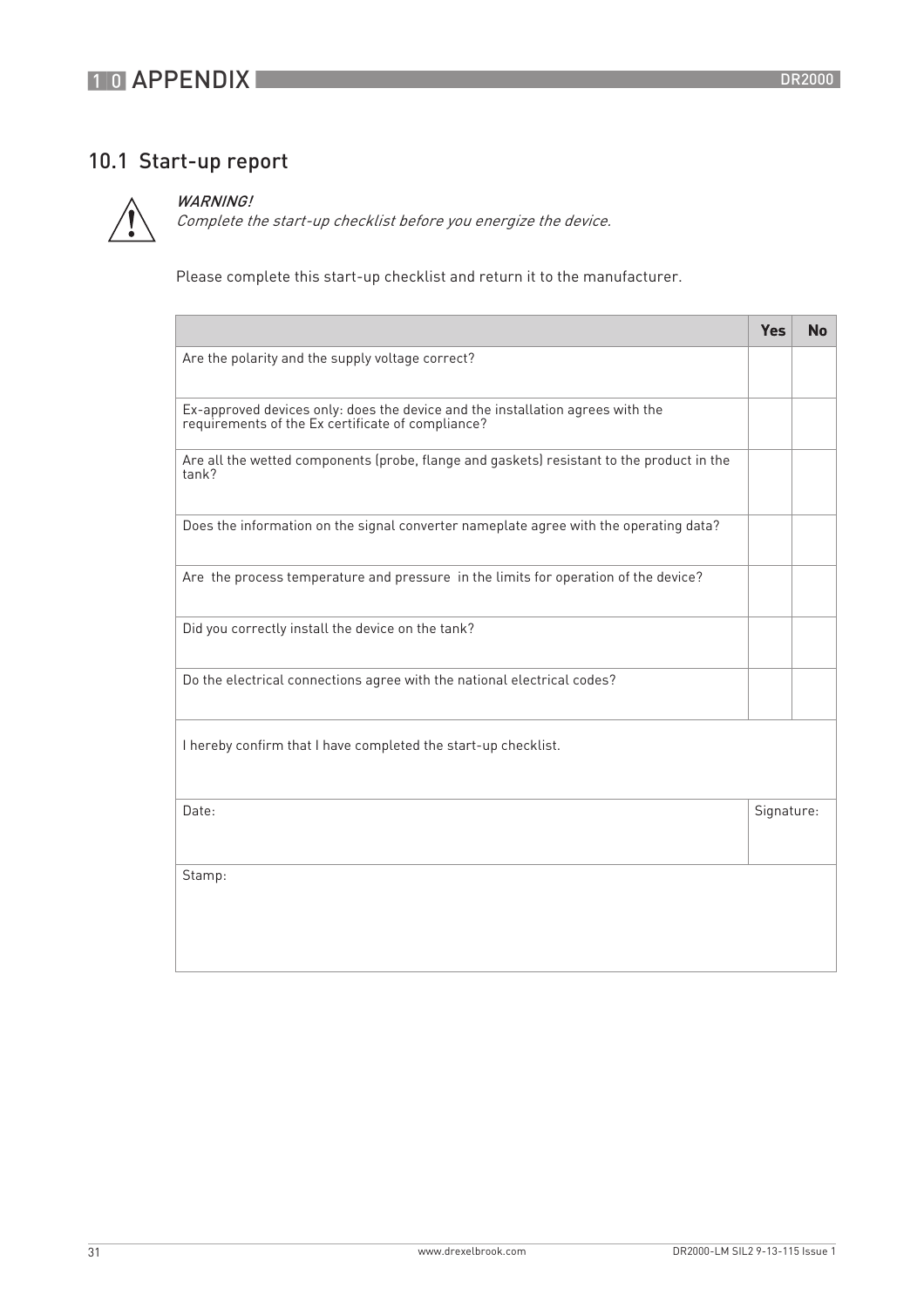## 10.2 Proof test report form (for copying)



## CAUTION!

Complete the report form that follows when you do a proof test.

For more data, refer to Proof tests on page 19.

| Recorded by:                           | Date: |
|----------------------------------------|-------|
| Unique device ID (e.g. serial number): |       |

| Parameter value check |                |                                 |          |      |  |  |  |  |  |  |  |  |  |
|-----------------------|----------------|---------------------------------|----------|------|--|--|--|--|--|--|--|--|--|
|                       |                | <b>Proof tests results</b>      |          |      |  |  |  |  |  |  |  |  |  |
|                       | Recorded value | Correct value                   | Approved |      |  |  |  |  |  |  |  |  |  |
| 2.3.1 TANK HEIGHT     |                | Correct tank height             | [Yes]    | [No] |  |  |  |  |  |  |  |  |  |
| 2.4.3 SCALE 4mA       |                | 4.000 mA $\pm$ 3 µA             | [Yes]    | [No] |  |  |  |  |  |  |  |  |  |
| 2.4.4 SCALE 20mA      |                | $20.000 \text{ mA} \pm 3 \mu$ A | [Yes]    | [No] |  |  |  |  |  |  |  |  |  |
| 2.3.3 PROBE LENGTH    |                | Correct probe length            | [Yes]    | [No] |  |  |  |  |  |  |  |  |  |
| 2.4.2 RANGE I         |                | Error value= 3.6 mA 1           | [Yes]    | [No] |  |  |  |  |  |  |  |  |  |
| 2.6.1 HART ADDRESS    |                | HART address= $0$ $(2)$         | [Yes]    | [No] |  |  |  |  |  |  |  |  |  |

 $\overline{10}$  The error value is correct if the menu item is set to "4-20/3.6E" or "3.8-20.5/3.6E"

2 Multidrop is not permitted for SIL-approved devices

| <b>Functional check</b>            |                            |                                           |       |      |  |  |  |  |  |  |  |  |  |
|------------------------------------|----------------------------|-------------------------------------------|-------|------|--|--|--|--|--|--|--|--|--|
|                                    | <b>Proof tests results</b> |                                           |       |      |  |  |  |  |  |  |  |  |  |
|                                    | Recorded value             | Correct value<br>Approved                 |       |      |  |  |  |  |  |  |  |  |  |
| Error alarm signal < 3.6 mA        |                            | $< 3.6 \text{ mA}$                        | [Yes] | [No] |  |  |  |  |  |  |  |  |  |
| Current output= $4 \text{ mA}$ (1) |                            | $4 \text{ mA} \pm 400 \text{ \mu A}$      | [Yes] | [No] |  |  |  |  |  |  |  |  |  |
| Current output= 12 mA 2            |                            | 12.000 mA $\pm$ 400 µA                    | [Yes] | [No] |  |  |  |  |  |  |  |  |  |
| Current output= 20 mA 3            |                            | $20.000 \text{ mA} \pm 400 \text{ \mu A}$ | [Yes] | [No] |  |  |  |  |  |  |  |  |  |

1 The tank is full when menu item 2.4.1 OUTPUT FUNC.= Distance. The tank is empty when menu item 2.4.1 OUTPUT FUNC.= Level.

2 The tank is 50% full.

3 The tank is full when menu item 2.4.1 OUTPUT FUNC.= Level. The tank is empty when menu item 2.4.1 OUTPUT FUNC.= Distance.

| Conclusion                                                        |       |      |
|-------------------------------------------------------------------|-------|------|
| Does the device operate satisfactorily in safety-related systems? | [Yes] | [No] |
| Signature:                                                        |       |      |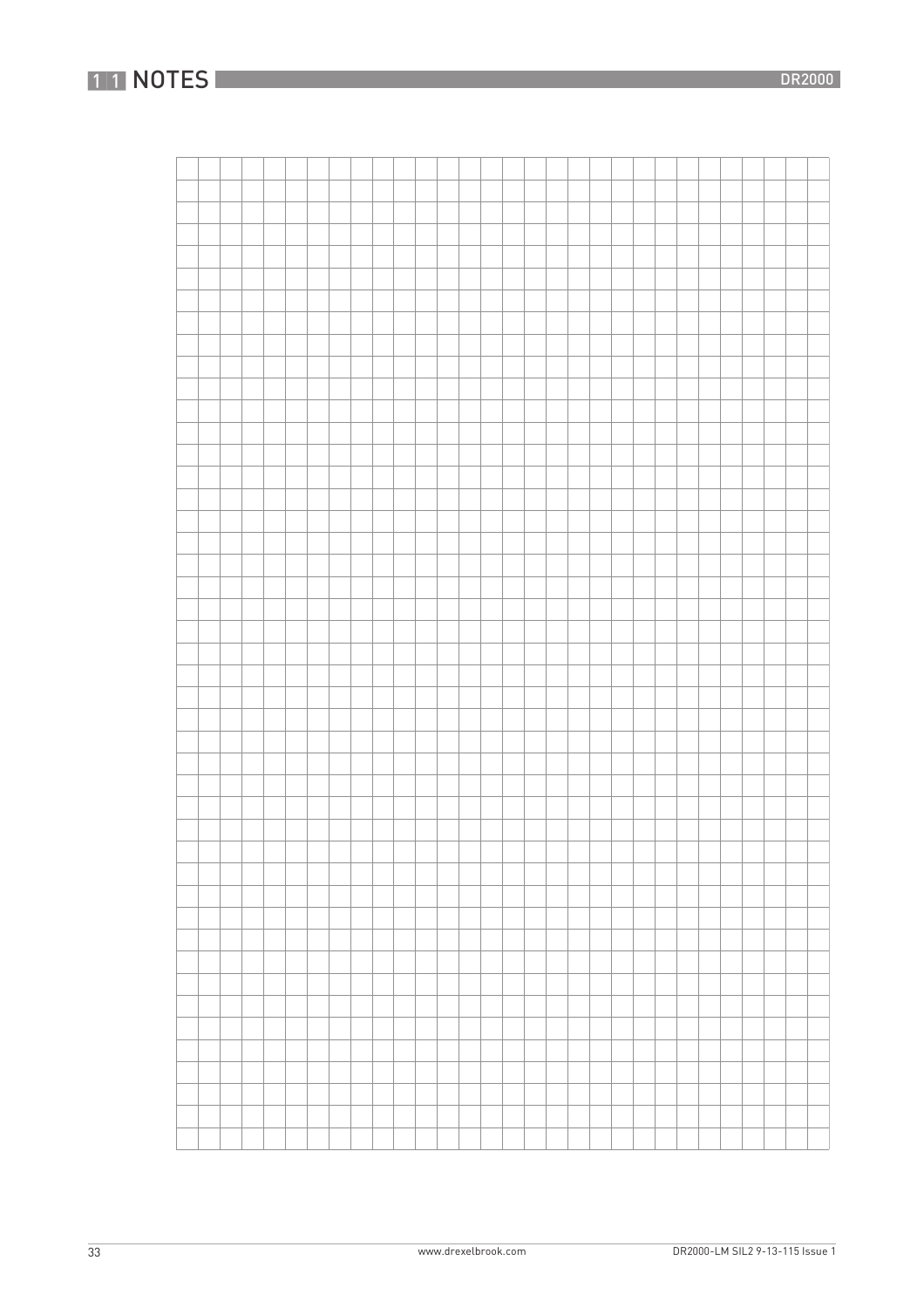